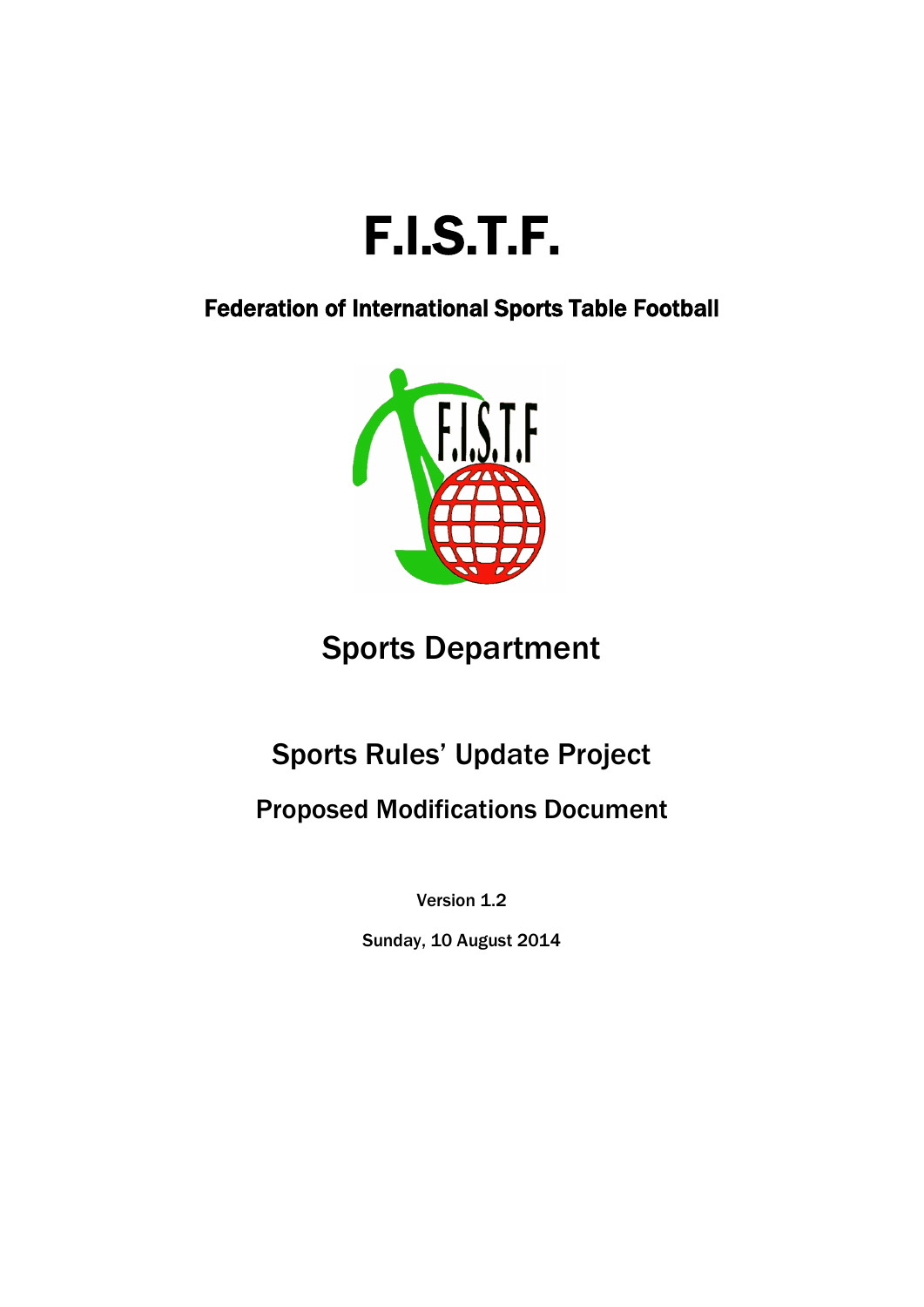

# **Introduction**

The Rules of the game have not been updated for almost 10 years now. Throughout these years, a lot of situations not covered by the existing set of rules have emerged. Also, several rules are interpreted differently in various parts of the Table Football world. Furthermore, certain "winning" techniques developed by the players who attend FISTF events at a competitive level sometimes overcome the thrilling spirit of the game, turning it into a dull, predictable sight. Disputes over the meaning or the translation of specific rules are quite often too.

Some efforts were made recently, like the Book of Cases, to resolve situations not covered by the current version of the rulebook. However, although remarkable and respected, these efforts were incomplete, since they did not create a unique point of reference for FISTF players and did not reform the rules themselves.

In view of these facts, FISTF Sports Department believe that an update of the Rules set is now more than necessary, in order to make the game more exciting and to achieve a common understanding between players in different nations. Thus, FISTF Sports Department initiated a Project for the update and improvement of the Sports Rules of the game. The Project consists of two different sub-Projects: The Modifications leg and the Clarifications leg. Both were presented to the Nations for review and assessment in the AGM of Madrid 2013, and a period of assessment was decided before their adoption was accepted. When the proposed updates are finally approved by the nations, they will be incorporated into the new version of the Rulebook, which will replace the older version of the rules book and any existing supplementary work like the Book of Cases.

This document portrays eleven (11) modifications proposed by FISTF Sports Rules Committee and explains how they can improve the game. These are actual changes to the existing rules. Another document describes suggested clarifications which do not alter any rule, but simply clarify the existing ones in order to achieve a common understanding between players.

The eleven proposed modifications affect several different situations that happen more or less often in Table Football games. They aim to make the game faster and more exciting, to eliminate intentional (tactical) offences, reduce pauses and suppress repetitiveness, as well as to promote fair-play and to simplify the rules set. Every single suggestion is discussed in detail, explaining how it affects the game and what advantages it offers compared to the existing rules.

All the proposed modifications have been discussed and play-tested thoroughly. FISTF Board of Directors wish all the modifications to be enforced with the beginning of the new Sports Season 2014-15. The AGM of Rochefort 2014 will validate and approve the specific changes.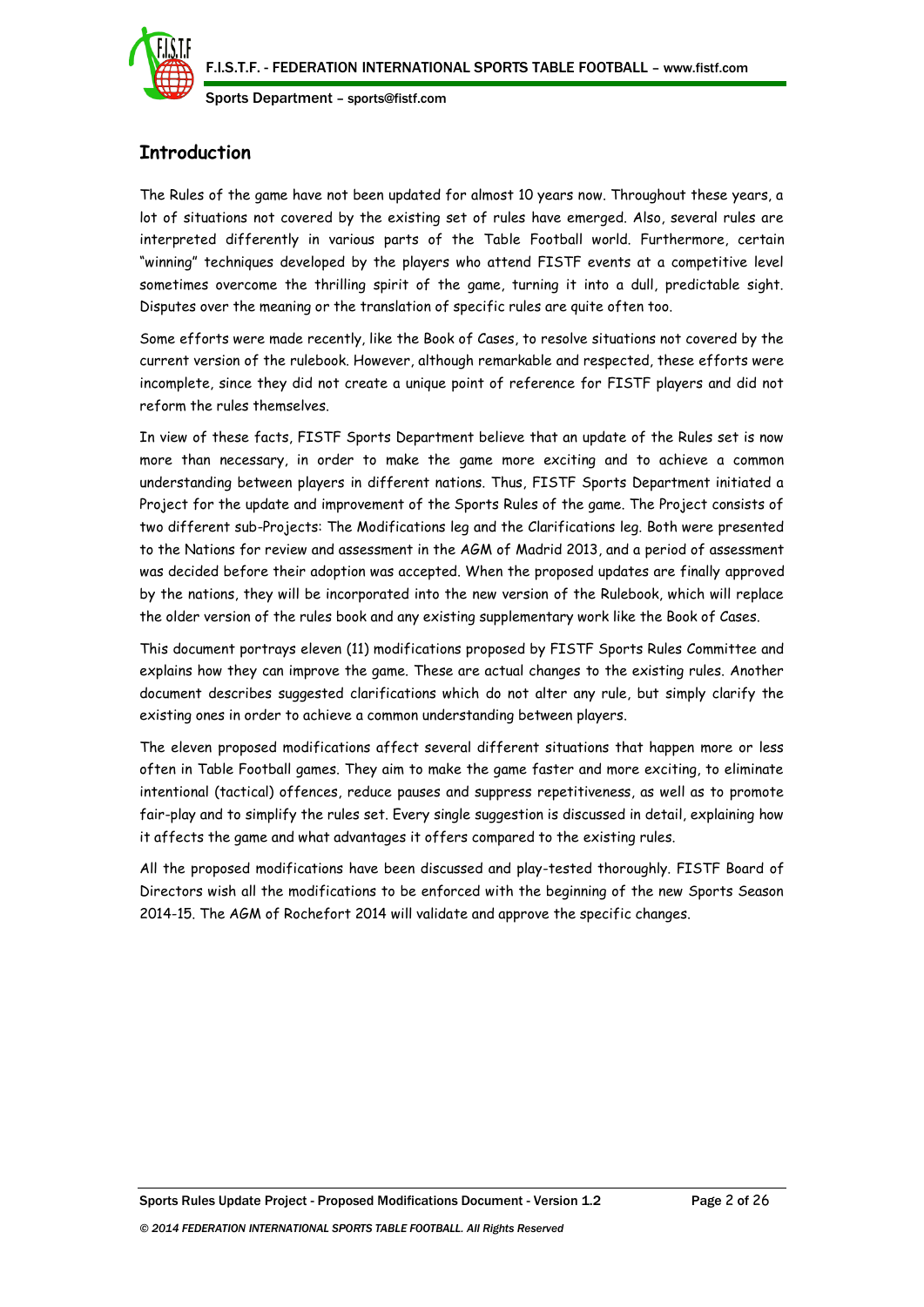

# **Overall effect rating**

Every proposed change is accompanied by a set of characteristics, showing the effect the change will have on the game. Each attribute contributes to an Overall effect rating. The latter is an index telling how much the proposed change is expected to affect the game:

**Advantages (**Realism, Speed of play, Avoidance of repetitiveness, Fair-play, Simplicity) – it explains how the change improves the game. Each of the five features adds one point to the Overall effect rating.

**Frequency of occurrence** (High/Medium/Low) – it shows how often the situation affected by the change recurs; it rates the modification in terms of frequency. High frequency value adds two points to the Overall effect rating of the proposed change, while medium frequency adds one point.

**Effect on game-play** (Major/Medium/Minor) – it assesses the importance of the proposed modification in game terms; that is how different the game-play will become after adopting the change. Major effect value adds two points to the Overall effect rating of the proposed change, whereas medium effect adds one point.

# **List of proposed changes**

The proposed modifications are summarised in the following list. All of them will go through assessment and play-testing before they are finally approved.

The expected overall impact of the changes on the game is indicated by the Overall effect rating index. It allows the sorting of modifications in terms of importance. Here follows the table containing all proposed modifications, sorted by the respective index values of each one:

| Order | Proposed changes to be play-tested before their                         | Overall | Page |
|-------|-------------------------------------------------------------------------|---------|------|
|       | enforcement is decided                                                  | effect  |      |
| 1     | Deliberate "last-minute" infringements                                  |         | 4    |
| 2     | Free-flick and flick-in positional flicks                               | 7       | 6    |
| 3     | Avoidance of defence-smashing practice                                  | 7       | 7    |
| 4     | Spare-goalkeeper removing                                               | 6       | 9    |
| 5     | Flick-in restrictions                                                   | 6       | 14   |
| 6     | Right to new block-flick when a "play on" is requested after an offence | 5       | 16   |
| 7     | Positioning of the goalkeeper before a shot                             | 4       | 17   |
| 8     | Illegally stopped shots                                                 | 3       | 19   |
| 9     | Offside Declaration                                                     | 3       | 21   |
| 10    | Dimensions of the goalkeeper figure and rod                             | 2       | 23   |
| 11    | Taking of a goal-flick                                                  | 2       | 25   |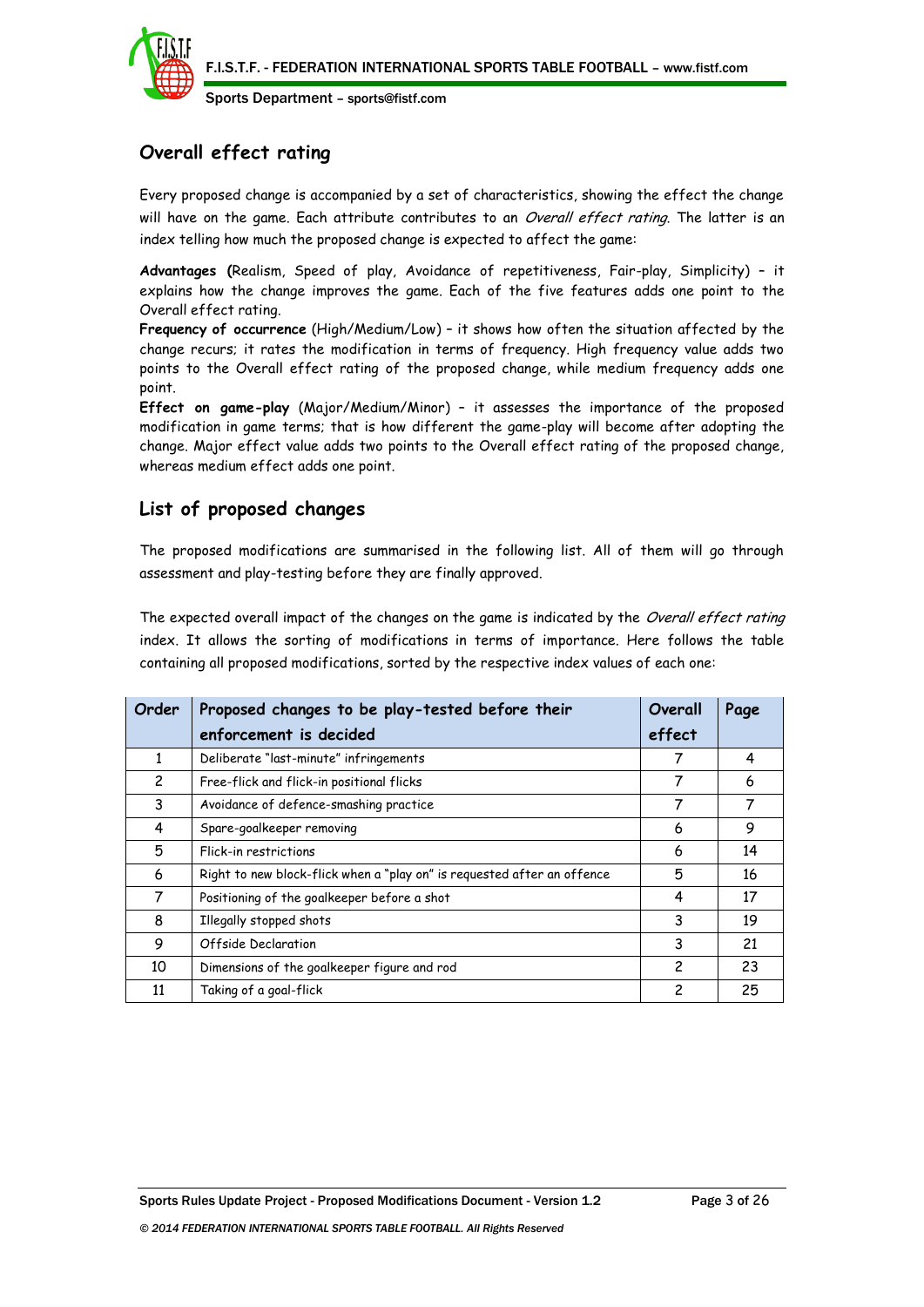

# **1. Deliberate "last-minute" infringements (Overall effect rating: 7)**

# N. DZ

**Summary:** a. The duration of the game will be prolonged if a free-flick, back or obstruction is deliberately committed by a player during the last 30 seconds of a period (first half or second half). b. Every time the game duration is extended because of such deliberate infringements, the time will start counting after the repositioning of the ball and playing figures and the taking of positional flicks.

**Explanation:** Two sets of changes are proposed. The first change aims to ensure that deliberate free-flicks, backs or obstructions (now happening very often when there are a few seconds for a game or a period to end) will be committed less frequently, since a preventive mechanism (addition of extra time) is provided against the players who use the tactic of committing infringements on purpose when the first half or the game is ending. The second proposal for modification makes sure that such actions will not be repeated during the additional time.

**Résumé:** a. La durée du match sera prolongée si un coup franc, remettre, ou une obstruction est volontairement commis par un joueur durant les 30 dernières secondes d'une période (première ou deuxième mi-temps). b. Chaque fois que la durée du match est prolongée à cause d'une telle infraction volontaire, le temps commencera à courir après que le ballon et les figurines de jeu aient été repositionnés et que les coups de défense aient été effectués.

**Explication:** Deux modifications sont proposées. La première a pour but d'empêcher que des coups francs, remettre ou obstructions volontaires (qui actuellement sont fréquents lorsqu'il ne reste que quelques secondes avant la fin d'un match ou d'une période) soient commis moins fréquemment, vu qu'un mécanisme préventif (ajout de temps supplémentaire) est prévu à l'encontre des joueurs qui utilisent la tactique de commettre des fautes volontairement lorsque la première période ou le match se termine. La deuxième modification proposée assure que ces actions ne seront pas répétées durant les arrêts de jeu.

**Sommario:** a. La durata del gioco sarà prolungata se un fallo, un back o un'ostruzione sono commessi deliberatamente da un giocatore durante gli ultimi 30 secondi di una frazione di gioco (primo tempo o secondo tempo). b. Ogni volta che la durata del gioco viene prolungata a causa di tali deliberate infrazioni, il tempo riprenderà dopo il riposizionamento della palla, delle miniature e dei movimenti posizionali.

**Spiegazione:** Sono proposti due insiemi di modifiche. La prima modifica mira a garantire che falli, back o ostruzioni commesse intenzionalmente (oggi accadono molto spesso quando mancano pochi secondi al termine di una frazione di gioco o della partita) si verificheranno meno frequentemente, poiché è fornito un meccanismo di prevenzione (aggiunta di tempo di recupero) contro i giocatori che usano la tattica di commettere infrazioni di proposito quando sta per finire il primo tempo o la partita. La seconda proposta di modifica fa in modo che tali azioni non saranno ripetute durante il tempo di recupero.

**Sumario:** a. La duración del tiempo de juego se prolongará si se produce una falta, un back o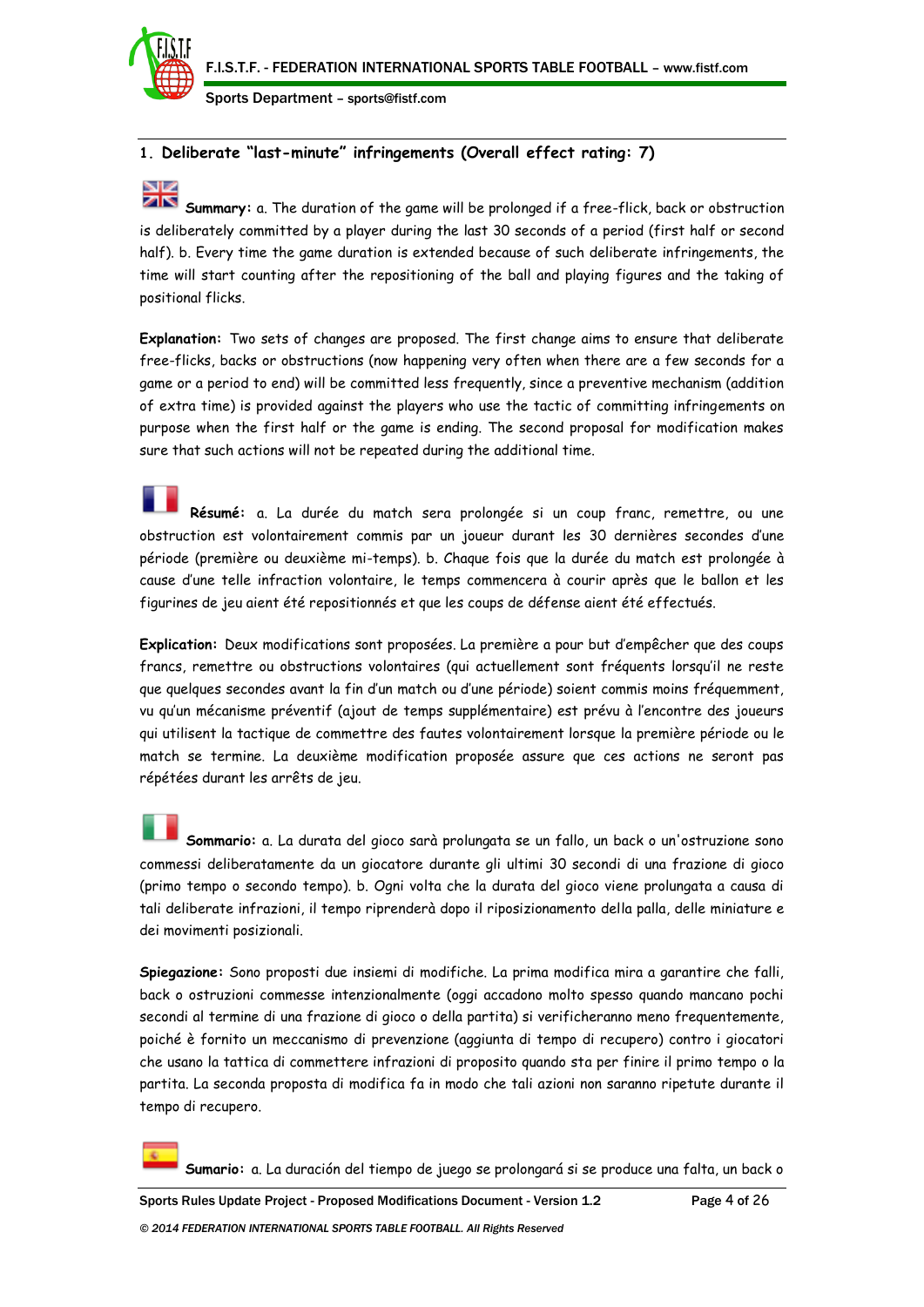

una obstrucción de forma deliberada por un jugador durante los últimos 30 segundos de cualquier periodo (primer tiempo, segundo tiempo, o prorroga). b. Cada vez que se prolongue la duración del juego a causa de estas infracciones deliberadas, el tiempo empezará a contar después de recolocar la pelota y los jugadores, y de dar los golpes posicionales.

**Explicación:** Se proponen dos cambios. El primero pretende asegurar que las faltas deliberadas, backs u obstrucciones (que ahora son normales cuando quedan unos pocos segundos de juego o acaba el tiempo) se cometan con menos frecuencia, por lo que con este mecanismo de prevención (añadiendo tiempo de prolongación) se utilizará en contra de los jugadores que utilicen esta táctica de cometer infracciones a propósito cuando acaba el primer tiempo o el partido. La segunda propuesta de modificación confirma que este tipo de acciones no se repetirán durante el tiempo de prolongación.

**Περίληψη:** α. Η διάρκεια του παιχνιδιού θα παρατείνεται αν ένα φάουλ, "back" ή παρεμπόδιση γίνεται εσκεμμένα από ένα παίκτη στη διάρκεια των τελευταίων 30 δευτερολέπτων ενός ημιχρόνου (του πρώτου ή του δεύτερου) β. Κάθε φορά που η διάρκεια του παιχνιδιού παρατείνεται εξαιτίας τέτοιων εσκεμμένων παραβάσεων, ο χρόνος θα ξεκινά να μετρά αφού επανατοποθετηθούν η μπάλα και τα παικτάκια και εκτελεστούν οι κινήσεις.

**Επεξήγηση:** Προτείνονται δύο αλλαγές. Η πρώτη αλλαγή σκοπεύει να διασφαλίσει ότι σκόπιμα φάουλ, "back" και παρεμποδίσεις (που συμβαίνουν πολύ συχνά όταν υπολείπονται λίγα δευτερόλεπτα να λήξει ένα ημίχρονο ή ένα παιχνίδι) θα γίνονται λιγότερο συχνά, αφού παρέχεται ένας αποτρεπτικός μηχανισμός (προσθήκη χρόνου καθυστερήσεων) ενάντια στους παίκτες που χρησιμοποιούν την τακτική να κάνουν παραβάσεις σκόπιμα όταν τελειώνει το πρώτο ημίχρονο ή το παιχνίδι. Η δεύτερη πρόταση για αλλαγή διασφαλίζει ότι δεν θα επαναλαμβάνονται παρόμοιες ενέργειες στη διάρκεια των καθυστερήσεων.

## **Advantages**

Realism  $\square$ Speed of play  $\boxtimes$ Avoidance of repetitiveness  $\boxtimes$ Fair-play Simplicity  $\square$ 

**Frequency of occurrence**  $High \boxtimes Median \Box Low \Box$ **Effect on game-play**

Major  $\boxtimes$  Medium  $\square$  Minor  $\square$ 

3.2.1. In case of substitution of a playing figure or goalkeeper, a delaying interruption of the match, time wasting by either player, or in case of a deliberate infringement (free-flick, back or obstruction) by either player at the expiration of a period of the game (approximately the last 30 seconds), the referee shall add lost time at the end of the affected period. See rule 10.8.

3.2.2. At the end of normal time, the referee shall announce how long extra time shall last. Thereby, it may occur that the extra time is extended based on occurrences during the extra time. Every new extension of time will start when the referee declares the match to continue by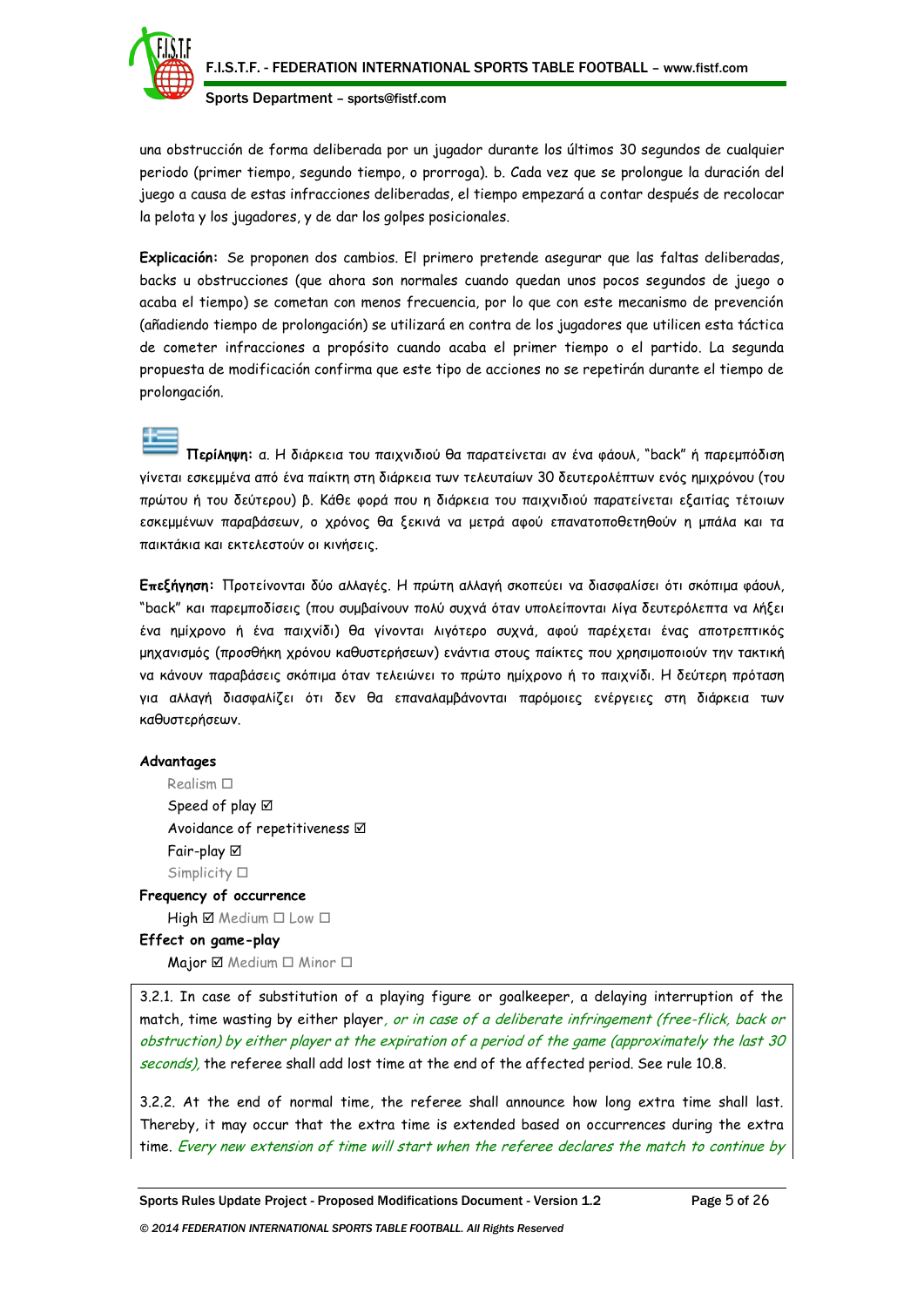

stating: "play!", therefore the time required for repositioning the affected ball and/or playing figures and for taking any positional flicks will not be considered.

# **2. Free-flick and flick-in positional flicks (Overall effect rating: 7)**

**Summary:** In free-flicks and flick-ins the attacker may decide that he and his opponent will take no positional flicks.

**Explanation:** The change in 10.7.2.8 (also in 11.2.2/14.2.3) allows the attacker to accelerate the game and to take advantage of weak spots in the defence.

**Résumé:** Lors de coup francs et de rentrées en touche, l'attaquant peut décider que lui et son adversaire ne joueront pas de coup de positionnement.

**Explication:** La modification de la règle 10.7.2.8 (et de 11.2.2 et 14.2.3) permet à l'attaquant d'accélérer le jeu et de profiter de points faibles de la défense.

**Sommario:** In occasione di calci di punizione e rimesse laterali l'attaccante può decidere che nessun movimento posizionale sarà eseguito da entrambi i giocatori.

**Spiegazione:** L'introduzione della regola 10.7.2.8 (e le modifiche nelle regole 11.2.2/14.2.3) consente all'attaccante di accelerare il gioco e di sfruttare i punti deboli della difesa.

**Sumario:** En las faltas y saques de banda el atacante puede decidir que ni él ni su oponente puedan dar flick posicionales.

**Explicación:** El cambio en 10.7.2.8 (también en 11.2.2/14.2.3) permite al atacante acelerar el juego y tomar ventaja de puntos débiles en la defensa.

**Περίληψη:** Ο επιτιθέμενος μπορεί να αποφασίσει ότι αυτός και ο αντίπαλός του δεν θα κάνουν κινήσεις πριν την εκτέλεση ενός φάουλ ή πλάγιου άουτ.

**Επεξήγηση:** Η αλλαγή στο 10.7.2.8 (επίσης στο 11.2.2/14.2.3) επιτρέπει στον επιτιθέμενο να επιταχύνει το παιχνίδι και να εκμεταλλευτεί αδύνατα σημεία στην άμυνα του αντιπάλου.

# **Advantages**

Realism Speed of play  $\boxtimes$ Avoidance of repetitiveness Fair-play Simplicity  $\square$ 

**Frequency of occurrence**  $High \boxtimes Median \square Low \square$ 

Sports Rules Update Project - Proposed Modifications Document - Version 1.2 Page 6 of 26 *© 2014 FEDERATION INTERNATIONAL SPORTS TABLE FOOTBALL. All Rights Reserved*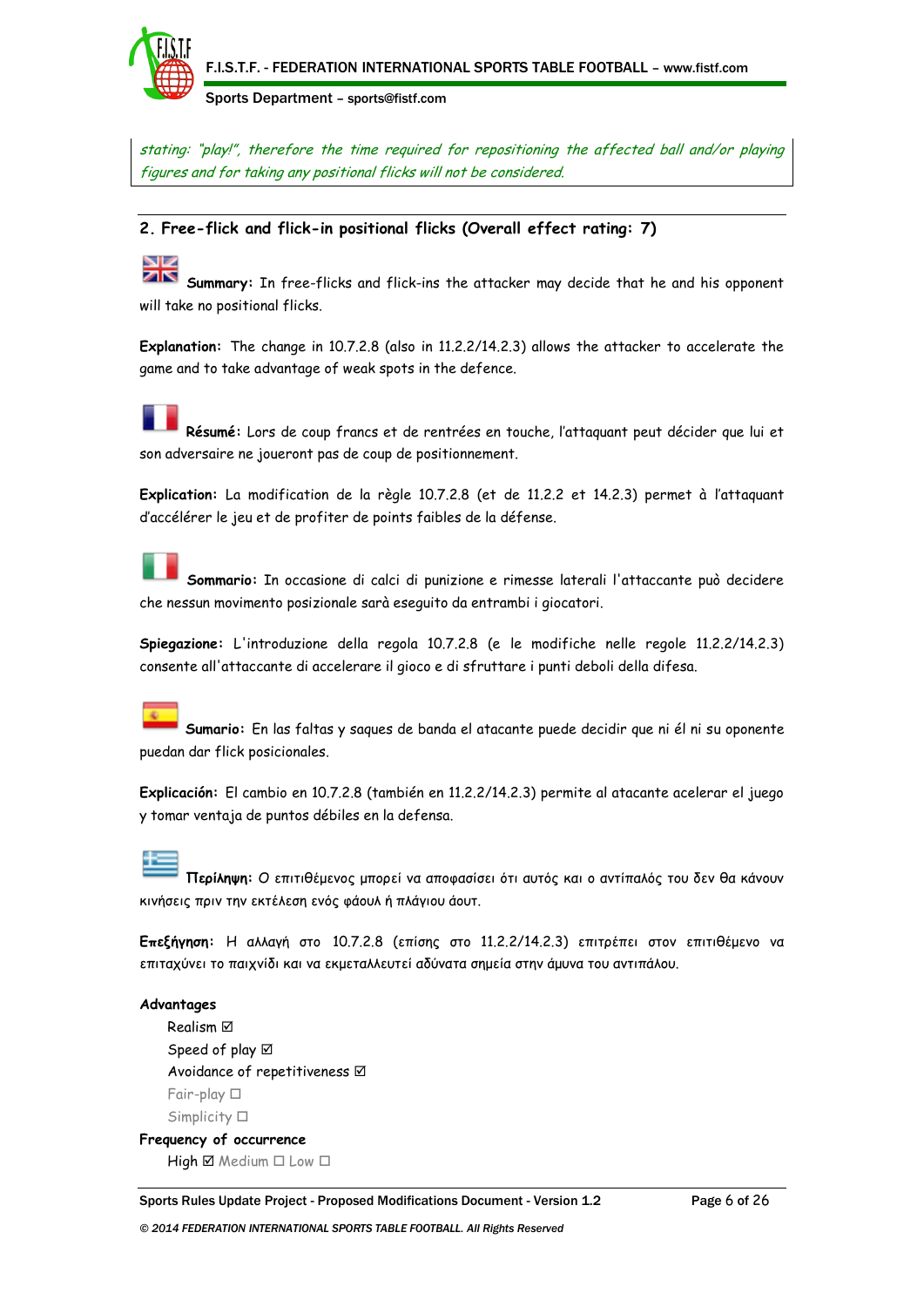

# **Effect on game-play**

Major  $\boxtimes$  Medium  $\Box$  Minor  $\Box$ 

10.7.2.8. The attacker may choose that no positional flicks will be taken by any player in case of a free-flick or a flick-in: "no flicks!".

11.2.2/14.2.3. Each player may proceed with one positional flick with the attacker flicking first. Optionally, the attacker has the right to decide that no positional flicks will be taken by any player, by stating "no flicks!". The ball and the playing figure nominated to take the free-flick (flick-in) may be removed from the playing area by the referee to allow the positional flick to be taken by either player. A positional flicked playing figure may not touch any other playing figure (including the one nominated to take the free-flick) or the ball, if still on the playing surface.

# **3. Avoidance of defence-smashing practice (Overall effect rating: 7)**

**Summary:** An attacking playing figure is not allowed to touch more than one defending playing figure after it has touched the ball.

**Explanation:** This aims to limit the practice of bashing attacking figures against the defensive formation in an effort to smash one's way through it. This ugly, repetitive approach, used by more and more players nowadays, depletes the beauty and the technical appeal of the game, and unfairly trashes the most intelligently deployed defence. For many players, even at the top level, defencesmashing has become the only tactic used instead of outflanking or penetrating techniques which demand patiently prepared and skilfully executed attacking plans.

By adopting this new rule, defenders will not be completely helpless anymore against the defencesmashing technique and attackers will be discouraged from using it.

**Résumé:** Une figurine de jeu attaquante est pas permis de toucher plus d'une figurine de jeu défendante après avoir touché le ballon.

**Explication:** Ceci a pour but de limiter la pratique visant à lancer avec force des figurines de jeu attaquantes contre la ligne de défense de manière perforer celle-ci. Cette pratique répétitive et peu constructive, utilisée par de plus en plus de joueurs, réduit la beauté et l'attraction technique du jeu, tout en détruisant injustement les défenses intelligemment déployées. Pour beaucoup de joueurs, même au sommet, la perforation de la défense est devenue la seule tactique utilisée plutôt que de la contourner par les ailes ou la pénétrer au moyen de plans d'attaque patiemment préparés et adroitement exécutés.

En adoptant cette nouvelle règle, le défenseur ne sera pas entièrement impuissant contra la technique de perforation de la défense, et les attaquants seront dissuadés de l'utiliser.

**Sommario:** Una miniatura dell'attaccante non è permesso di toccare più di una miniatura del difensore dopo che ha toccato la palla.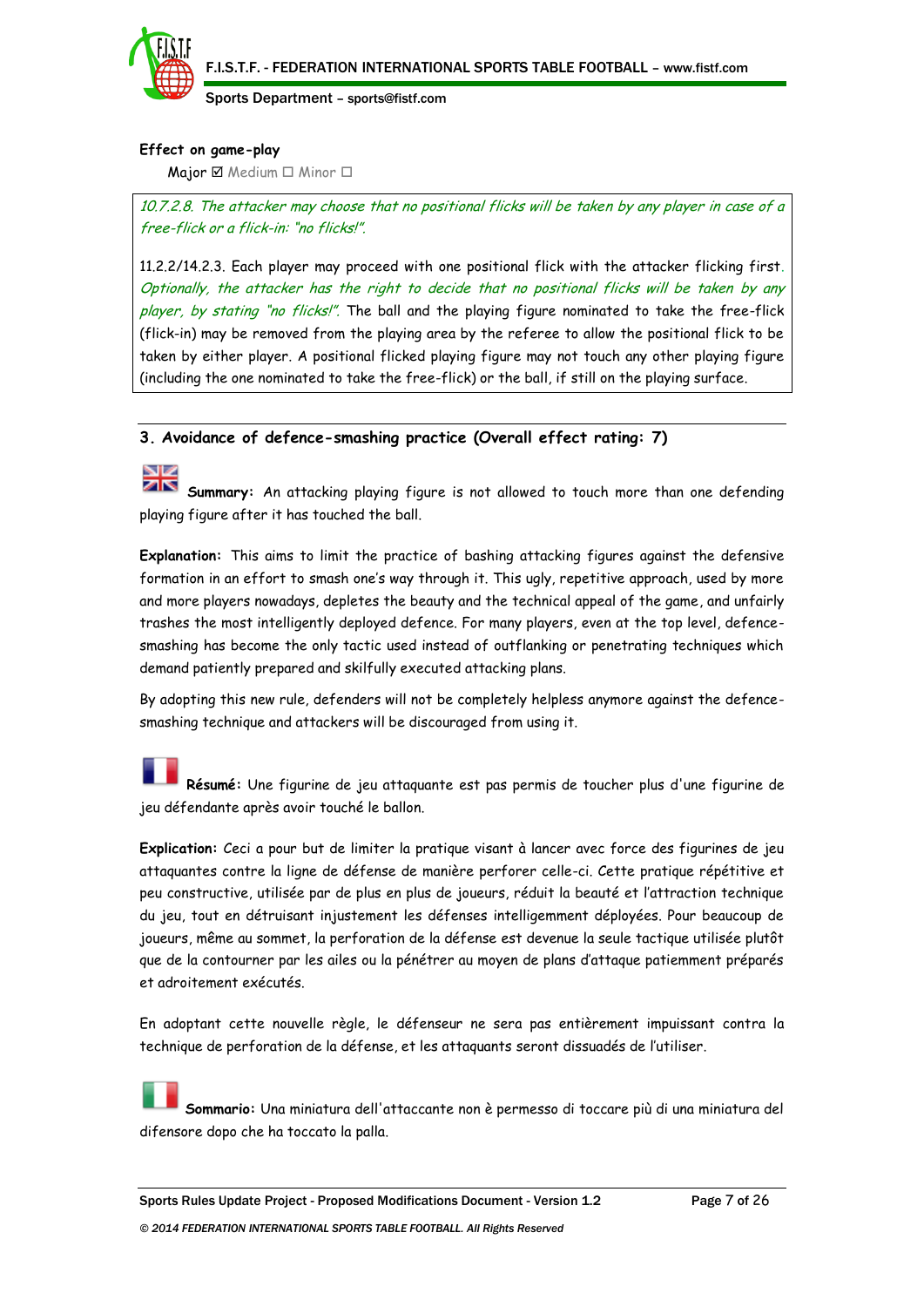

**Spiegazione:** Questa modifica mira a limitare la pratica di colpire miniature dell'attaccante indirizzandole contro la formazione difensiva nel tentativo di distruggerla aprendo un varco attraverso di essa. Questo approccio ripetitivo e brutto, utilizzato al giorno d'oggi da sempre più giocatori, impoverisce la bellezza e il fascino tecnico del gioco, e spazza via ingiustamente una difesa sviluppata con intelligenza. Per molti giocatori, anche di alto livello, la "spazzata" è diventata l'unica tattica usata, invece delle tecniche per aggirare o penetrare la difesa che richiedono schemi di attacco pazientemente preparati ed abilmente eseguiti.

Con l'adozione di questa nuova regola, i difensori non saranno più completamente impotenti contro la "spazzata" e gli attaccanti saranno scoraggiati dall'utilizzarla.

**Sumario:** Una figura atacante no se le permite tocar más de una figura defensiva después de que haya jugado la pelota.

**Explicación:** Esto permite limitar la práctica de lanzar figuras atacantes contra la formación defensiva en un intento de "romper" y entrar por ahí. Este feo y repetitivo sistema de juego, utilizado por más y más jugadores en nuestros días, resta belleza y técnica al juego, y de forma poco correcta echa por tierra la defensa más inteligentemente formada. Para muchos jugadores, incluso al máximo nivel, es la única táctica que se emplea para abrir la defensa, en vez de entrar por las bandas o realizar penetraciones técnicas que requieren un plan de ataque pacientemente elaborado y ejecutado con habilidad.

Con la adopción de esta nueva regla, los defensores no estarán totalmente desasistidos para frenar esta técnica de "romper" la defensa y los atacantes tendrán menos ventaja en su utilización.

**Περίληψη:** Ένα παικτάκι του επιτιθέμενου δεν επιτρέπεται να αγγίξει περισσότερα από ένα παικτάκι του αμυνόμενου αφού έχει αγγίξει τη μπάλα.

**Επεξήγηση:** Αυτό σκοπεύει να περιορίσει την πρακτική του «σπασίματος» των φιγούρων του επιτιθέμενου πάνω στην αμυντική διάταξη, στην προσπάθεια του να περάσει από μέσα της διαλύοντάς την. Αυτή η άσχημη, επαναληπτική προσέγγιση που τώρα πια χρησιμοποιείται από όλο και περισσότερους παίκτες, μειώνει την ομορφιά και το τεχνικό ενδιαφέρον του παιχνιδιού και καταστρέφει άδικα ακόμη και την πιο έξυπνα αναπτυγμένη άμυνα. Για πολλούς παίκτες, ακόμη και στο ανώτατο επίπεδο, το «σπάσιμο» της άμυνας έχει γίνει η μόνη τακτική που χρησιμοποιείται αντί της υπερκέρασης των άκρων ή των τεχνικών διείσδυσης που απαιτούν υπομονετικά προετοιμασμένα και επιδέξια εκτελεσμένα επιθετικά σχέδια.

Υιοθετώντας αυτό το νέο κανόνα, οι αμυνόμενοι δεν θα είναι πια εντελώς ανυπεράσπιστοι απέναντι στην τεχνική του «σπασίματος» της άμυνας και οι επιτιθέμενοι θα αποθαρρύνονται από το να τη χρησιμοποιούν.

#### **Advantages**

Realism Speed of play  $\Box$ Avoidance of repetitiveness  $\boxtimes$ Fair-play Simplicity  $\square$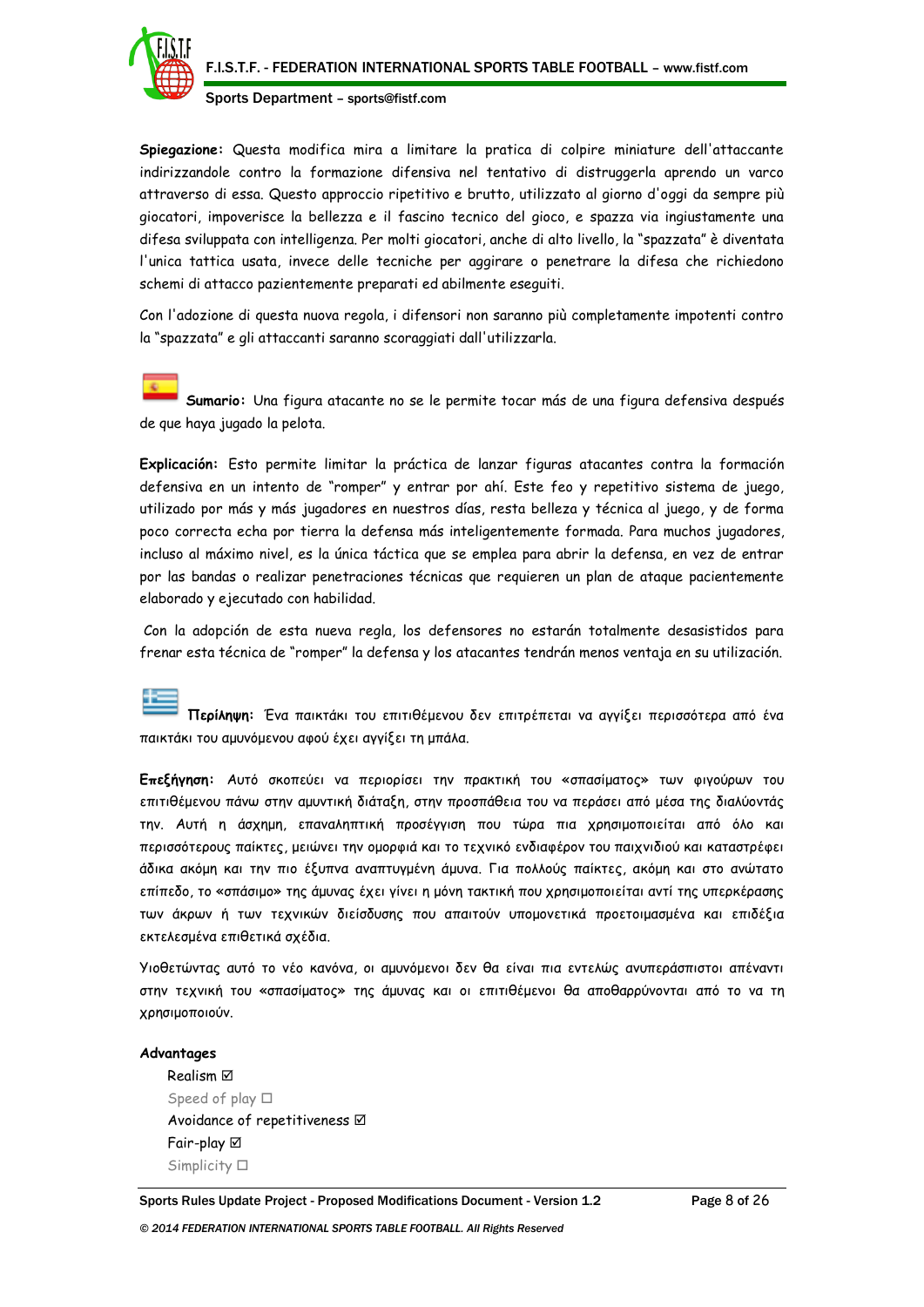#### **Frequency of occurrence**

 $High \boxtimes Median \square Low \square$ 

#### **Effect on game-play**

Major  $\boxtimes$  Medium  $\Box$  Minor  $\Box$ 

5.3.3. After having touched the ball, the attacking playing figure may touch the moving or stopped ball again, only one defending playing figure, any attacking playing figure, the goalkeeper, or the defender's body before coming to rest.

When the offence occurs: Referee's expression: "Smashing - Free-flick" Punishment: a. Free-flick from where a second defending playing figure was touched by the attacker's playing figure. See rule 11. b. Free-flick from the penalty-spot if the offence has been committed in the attacker's penaltyarea. See rule 11.1.3.

# **4. Spare-goalkeeper removing (Overall effect rating: 6)**

**Summary:** a. The spare-goalkeeper is taken off the playing area and the goalkeeper is reinstalled when the attacker has completed five flicks after the change of possession. The attacker can take more flicks against the empty goal while the ball is still moving. If the defender commits a free-flick while his goal is empty, the number of the remaining attacking flicks against an empty goal is not reduced. b. The spare-goalkeeper is not allowed to play the ball again after another attacking playing figure has played the ball and the ball is outside the attacker's shootingarea.

**Explanation:** The combined use of the proposed modifications aims to eliminate the slow and unrealistic evolvement of the game, when a player loses possession of the ball while he has his spare-goalkeeper in the playing area.

The main disadvantage of the existing rule is that it creates a totally unrealistic outcome when possession changes while the spare-goalkeeper is in the playing area. What happens frequently is that the attacker slows down the game, trying very carefully to get the ball anywhere inside his opponent's shooting-area, in order to score in the empty goal. This procedure usually lasts for one or even two minutes, until the attacker can slowly and safely put the ball inside the shooting-area. In the meantime the goal is empty, no matter how long this lasts. As a result, the game is actually punished more than the player who misused his spare-goalkeeper.

The rule in its current form was introduced to prevent players from frequently using their sparegoalkeepers. The older rule (three attacking flicks without goalkeeper) failed to deal with situations where a player placed his spare-goalkeeper in the playing area and used it as an  $11<sup>th</sup>$ field playing figure. What made the rule inadequate was the fact that when possession was lost by a player who used his spare-goalkeeper, there was not enough time for his opponent to take advantage of the situation, especially when the ball was far from the empty goal. So, it had become a habit for many players to always have their spare-goalkeeper in the playing area at practically no risk.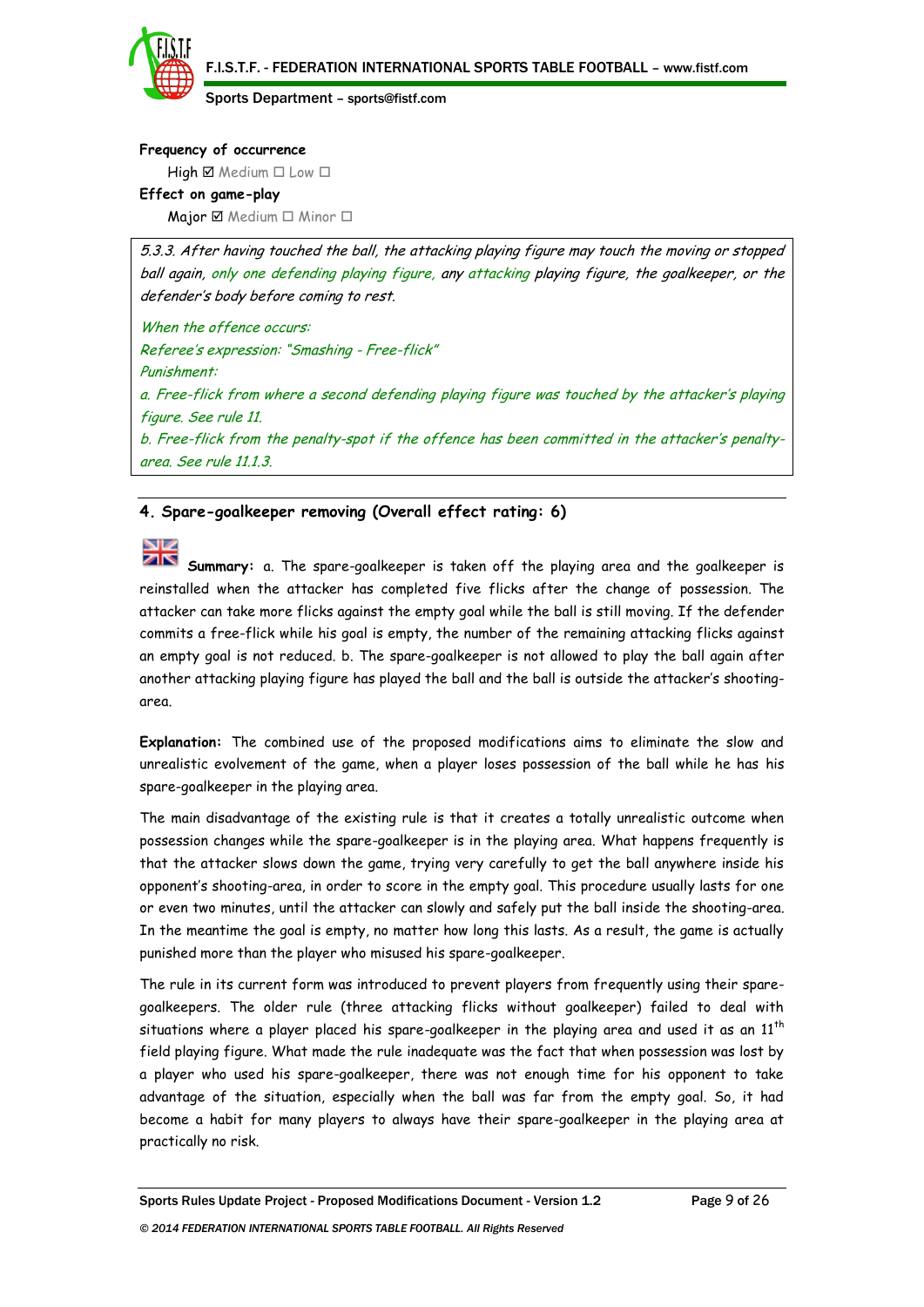

The suggested modifications aim to create a realistic and faster evolvement of the game, while at the same time they prevent players from using their spare-goalkeepers much too often.

The first set of modifications (actually a restoration of the older rule) gives the defender the chance to reinstall his goalkeeper after a reasonable amount of time has passed and the ball has stopped moving. In the same time, the defender is not permitted to commit deliberate free-flicks in order to reinstall his goalkeeper.

The second change makes it impossible for the attacker to use his spare-goalkeeper as an  $11<sup>th</sup>$ field playing figure.

**Résumé :** a. Le gardien de dégagement peut être enlevé de l'aire de jeu et le gardien de but réinstallé après que l'attaquant ait joué cinq fois le ballon après le changement de possession. L'attaquant peut cependant joueur plus de fois le ballon tant que celui-ci est en mouvement. Si le défenseur commet un coup franc alors que son gardien de but est absent, le nombre de coups d'attaque pouvant être joués avec un but vide n'est pas réduit. b. Le gardien de dégagement n'est pas autorisé à jouer le ballon à nouveau après qu'une autre figurine de jeu attaquante ait joué le ballon et le ballon est en dehors de la zone de tir de l'attaquant.

**Explication:** L'utilisation combinée de ces modifications vise à éliminer le développement lent et irréaliste du jeu qui a lieu lorsqu'un joueur perd la possession du ballon lorsque son gardien de dégagement est sur l'aire de jeu.

Le désavantage principal de la règle existante est qu'elle crée une situation entièrement irréaliste lorsque la possession change alors que le gardien de dégagement est en jeu. L'attaquant ralentit alors très souvent le jeu de manière à essayer très prudemment de placer le ballon dans la zone de tir de son adversaire de manière à marquer dans le but vide. Cette procédure dure souvent une voire même deux minutes, jusqu'à ce que l'attaquant puisse placer lentement mais sûrement placer le ballon dans la zone de tir. Le but reste vide durant ce temps, quelle qu'en soit la durée. Il en résulte que la beauté du jeu est la perdante plutôt que le joueur qui a mal utilisé son gardien de dégagement.

La règle actuelle avait été introduite pour éviter que les joueurs utilisent trop fréquemment leur gardien de dégagement. La règle originale (trois coups d'attaque sans gardien) ne prenait pas en compte les situations où un joueur plaçait son gardien de dégagement sur l'aire de jeu et l'utilisait comme une onzième figurine de champ. Ce qui rendait la règle inadéquate était le fait que lorsque le joueur utilisant son gardien de dégagement perdait le ballon, son adversaire n'avait pas suffisamment de temps pour tirer avantage de la situation, en particulier si le ballon était loin du but vide. Certains joueurs avaient donc pris l'habitude de laisser leur gardien de dégagement dans l'aire de jeu sans prendre trop de risques.

Les modifications proposées visent à créer un développement du jeu réaliste et pus rapide, tout en empêchant les joueurs d'utiliser leur gardien de dégagement trop souvent.

Les premières modifications (qui remettent en place la règle originale) donnent le défenseur une chance de replacer son gardien de but après un temps raisonnable et lorsque le ballon est immobile. Cependant, le défenseur n'est pas autorisé à commettre des coups francs volontaires de manière à pouvoir replacer son gardien de but.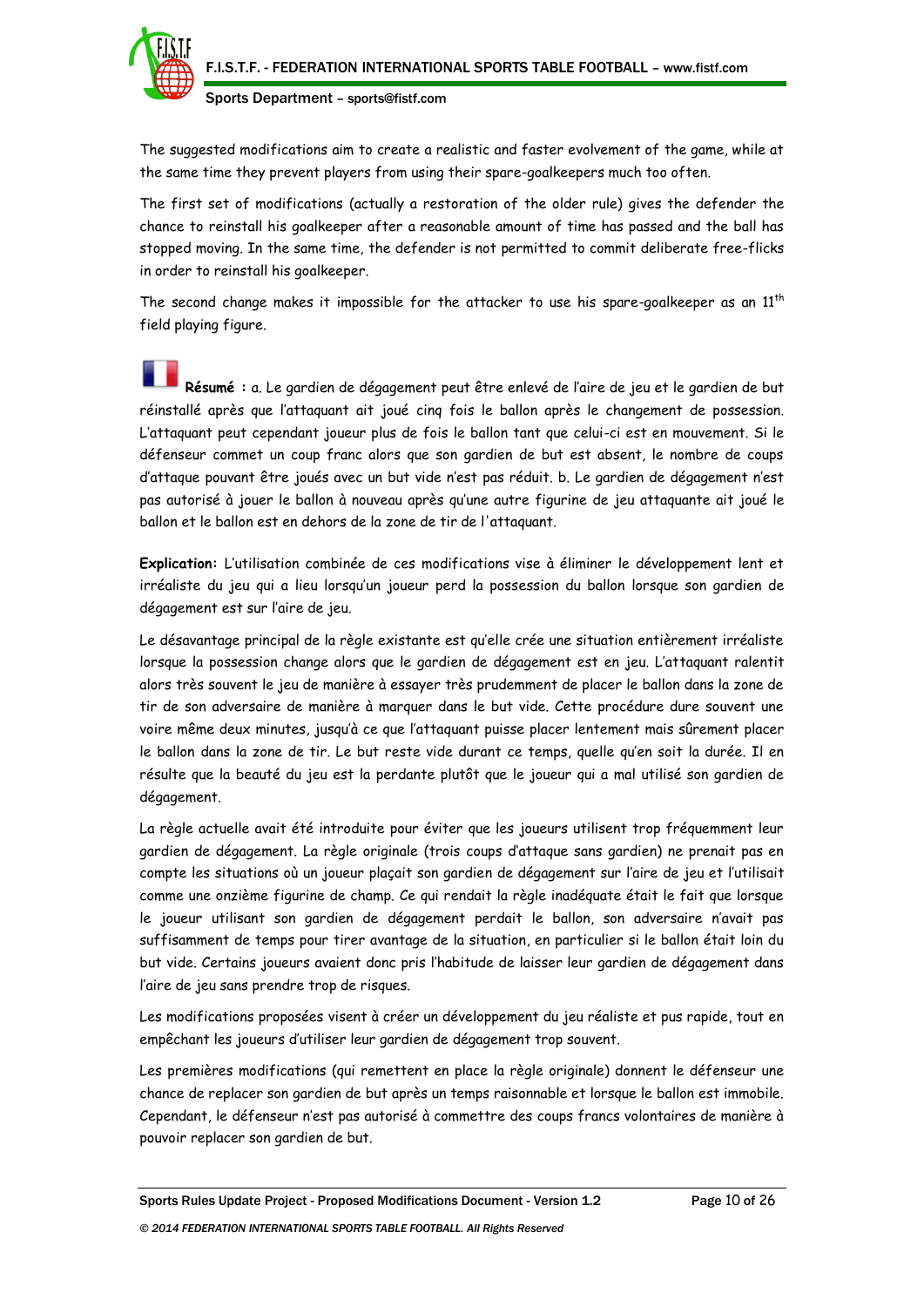

La deuxième modification empêche l'attaquant d'utiliser son gardien de dégagement comme onzième figurine de champ.

**Sommario:** Il portierino è rimosso dall'area di gioco e il portiere è reinsediato quando l'attaccante ha eseguito cinque colpi a punta di dito dopo il cambio di possesso. L'attaccante può eseguire ulteriori colpi mentre la porta è vuota fin quando la palla è ancora in movimento. Se il difensore commette un fallo mentre la porta è vuota, il numero rimanente di colpi a punta di dito a porta vuota dell'attaccante non è ridotto. Al portierino non è permesso giocare di nuovo la palla dopo che un'altra miniatura dell'attaccante ho giocato la palla e la palla è fuori area di tiro dell'attaccante.

**Spiegazione:** L'uso congiunto delle modifiche proposte mira ad eliminare l'evoluzione lenta e poco realistica del gioco, quando un giocatore perde il possesso della palla mentre il suo portierino è nell'area di gioco.

Lo svantaggio principale della regola esistente è la creazione di un risultato del tutto irrealistico quando cambia il possesso mentre il portierino è nell'area di gioco. Quello che succede spesso è che l'attaccante rallenta il gioco, cercando con molta attenzione di portare la palla in qualsiasi punto all'interno dell'area di tiro del suo avversario, allo scopo di segnare a porta vuota. Questa procedura solitamente dura per uno o addirittura due minuti, finché l'attaccante riesce lentamente e con sicurezza ad entrare con la palla all'interno dell'area di tiro. Nel frattempo, la porta è vuota, a prescindere da quanto duri l'azione. Come risultato, di fatto è penalizzato più il gioco che il giocatore che ha usato male il suo portierino.

La regola nella sua forma attuale è stata introdotta per impedire ai giocatori di utilizzare frequentemente il portierino. La vecchia regola (tre colpi a punta di dito senza il portiere) non è riuscita a fronteggiare situazioni in cui un giocatore posizionava il suo portierino nell'area di gioco utilizzandolo come una 11<sup>ª</sup> miniatura in campo. Ciò che ha reso inadeguata la regola è stato il fatto che, quando un giocatore che usava il portierino perdeva il possesso della palla, non c'era abbastanza tempo per il suo avversario di approfittare della situazione, soprattutto quando la palla era lontana dalla porta vuota. Quindi, era diventata un'abitudine per molti giocatori avere il portierino nell'area di gioco senza praticamente nessun rischio.

Le modifiche proposte mirano a creare un'evoluzione realistica e più veloce del gioco e, allo stesso tempo, impediscono ai giocatori di utilizzare il portierino troppo spesso.

La prima modifica (in realtà un ripristino della vecchia regola) dà al difensore l'opportunità di reinsediare il portiere dopo un ragionevole lasso di tempo e la palla ha smesso di muoversi. Nello stesso tempo, al difensore non è permesso commettere falli deliberati allo scopo di reinsediare il suo portiere.

La seconda modifica rende impossibile per l'attaccante utilizzare il portierino come una 11<sup>a</sup> miniatura in campo.

**Sumario:** El portero de salida saldrá del terreno de juego, reponiéndose el portero de barra cuando el atacante haya completado cinco golpes después del cambio de posesión. El atacante puede dar más golpes con la portería vacía mientras la pelota esté en movimiento. Si el defensor comete una falta mientras la portería esta vacía, el número de flicks no se reduce. El portero de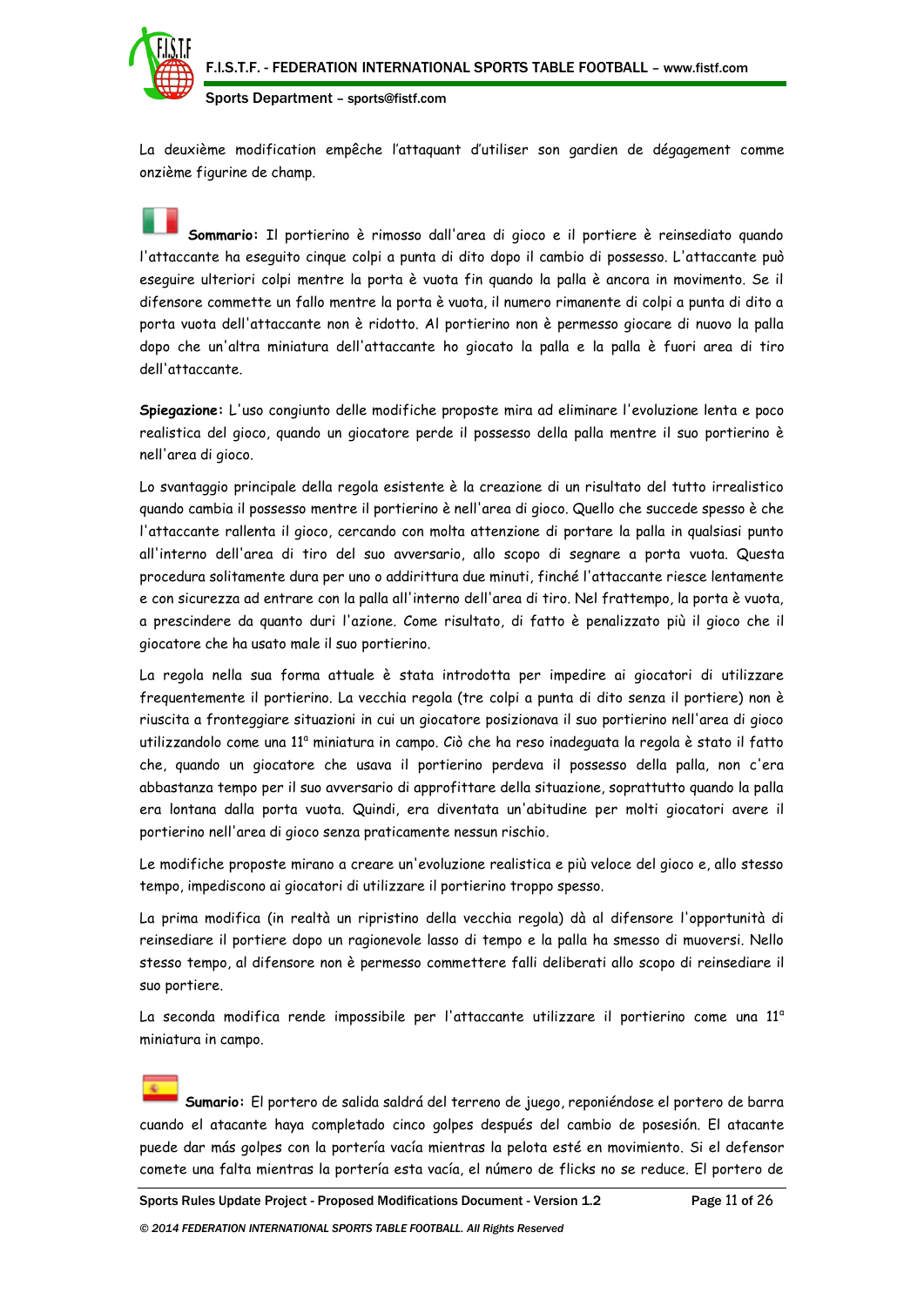

salida no puede volver a jugar la pelota después de que otro jugador atacante haya jugado el balón y la pelota está fuera del área de tiro del atacante.

**Explicación:** El uso combinado de las modificaciones propuestas permite eliminar el lento e irreal desarrollo del juego, cuando un jugador pierde la posesión de la pelota mientras tiene su portero de salida en el terreno de juego.

La principal desventaja de la regla existente es que crea una situación totalmente irreal cuando cambia la posesión mientras el portero de salida está en el terreno de juego. Lo que sucede habitualmente es que el atacante frena su juego, tratando de forma muy cuidadosa de poner el balón en cualquier punto del área de tiro de su oponente, para así poder marcar a portería vacía. Esta situación se alarga habitualmente por uno o dos minutos, hasta que el atacante puede poner la pelota de forma lenta y segura en el área de tiro. Mientras tanto la portería sigue vacía, y no importa el tiempo que se tarde. A resultas de esto, se castiga más al juego en sí mismo que al jugador que falló con su portero de salida.

La regla en la forma actual se introdujo para evitar que los jugadores utilizaran de forma habitual sus porteros de salida. La vieja regla (tres golpes sin portero) no encajaba con las situaciones donde un jugador colocaba su portero en el campo de juego y lo utilizaba como un jugador más. Lo que hizo la regla inadecuada fue el hecho de que cuando se perdía la posesión por el jugador que utilizaba su portero de salida, no había tiempo suficiente para su oponente para sacar ventaja de esta situación, especialmente cuando la pelota estaba lejos de la portería. Así se convirtió en un hábito para muchos jugadores que siempre utilizaban su portero de salida en el campo de juego sin prácticamente riesgo alguno.

La modificación sugerida pretende crear un desarrollo realista y más rápido del juego, y al mismo tiempo evitar que los jugadores puedan usar su portero de salida demasiado a menudo.

La primera modificación (se recupera la versión antigua de la regla) le permite al defensor la posibilidad de recuperar su portero en un periodo de tiempo razonable siempre que la pelota haya parado de moverse. Al mismo tiempo, el defensor no puede forzar deliberadamente faltas para recuperar al portero.

El segundo cambio hace imposible al atacante utilizar su portero como un onceavo jugador de campo.

**Περίληψη:** α. Ο ελεύθερος τερματοφύλακας αποσύρεται από τον αγωνιστικό χώρο και ο κανονικός τερματοφύλακας επανέρχεται όταν ο επιτιθέμενος συμπληρώσει πέντε επιθετικές κινήσεις μετά την αλλαγή της κατοχής. Ο επιτιθέμενος μπορεί να παίξει περισσότερες κινήσεις απέναντι στο άδειο τέρμα ενώ η μπάλα κινείται ακόμη. Αν ο αμυνόμενος υποπέσει σε φάουλ ενώ η εστία του είναι κενή, ο αριθμός των επιθετικών κινήσεων που υπολείπονται απέναντι σε άδειο τέρμα δεν μειώνεται. β. Ο ελεύθερος τερματοφύλακας δεν επιτρέπεται να ξαναπαίξει τη μπάλα αφού κάποιο άλλο παικτάκι του επιτιθέμενου έχει παίξει τη μπάλα και η μπάλα είναι εκτός της περιοχής του σουτ του επιτιθέμενου.

**Επεξήγηση:** Η συνδυασμένη χρήση των προτεινόμενων αλλαγών σκοπεύει να εξαλείψει την αργή και μη ρεαλιστική εξέλιξη του παιχνιδιού, όταν ένας παίκτης κάνει την κατοχή της μπάλας ενώ ο ελεύθερος τερματοφύλακάς του βρίσκεται μέσα στον αγωνιστικό χώρο.

Το βασικό μειονέκτημα του υπάρχοντος κανόνα είναι ότι δημιουργεί ένα εντελώς μη ρεαλιστικό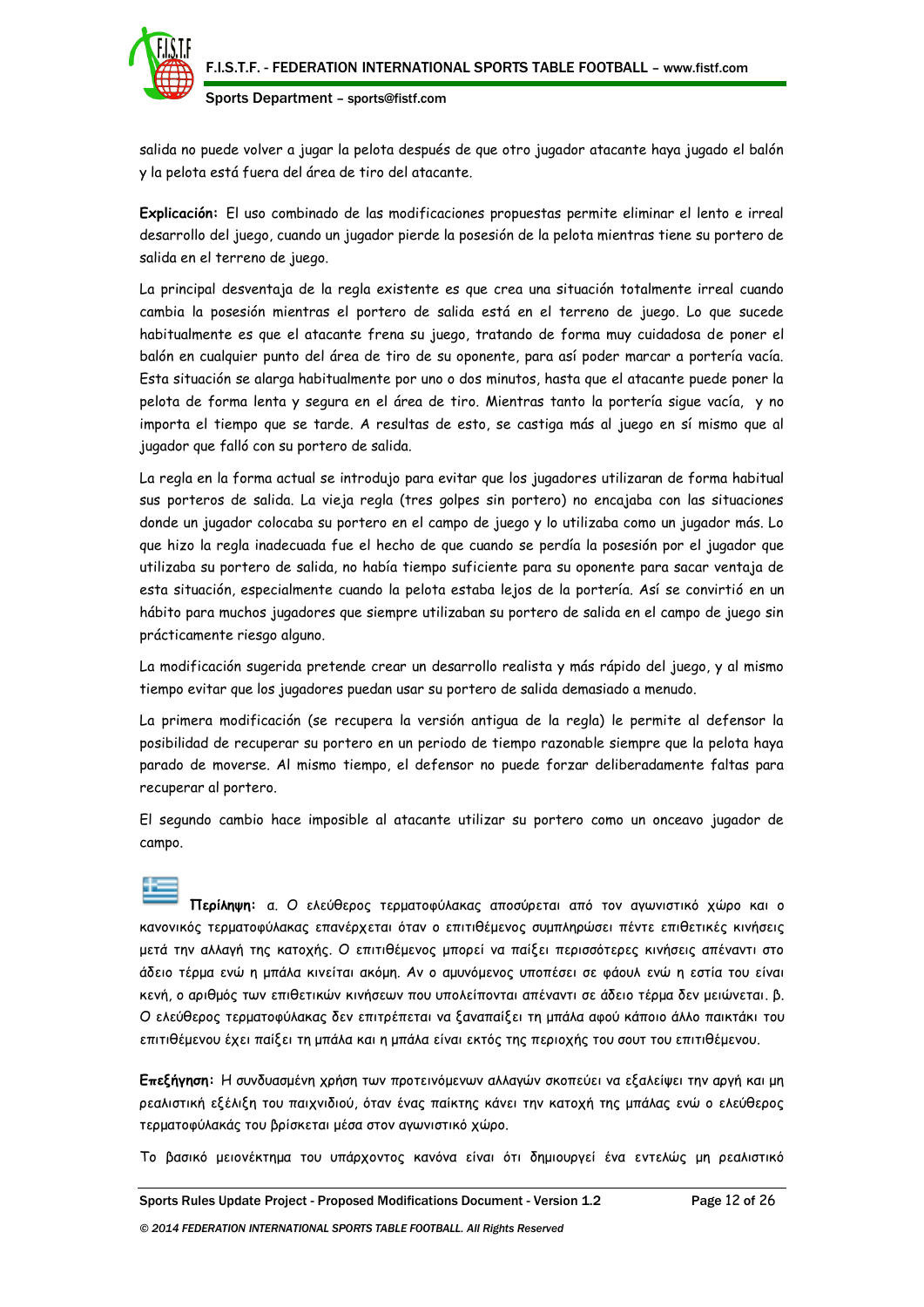

αποτέλεσμα όταν αλλάζει η κατοχή της μπάλας ενώ ο ελεύθερος τερματοφύλακας είναι μέσα στο γήπεδο. Αυτό που συμβαίνει συχνά είναι ότι ο επιτιθέμενος παίζει αργά, προσπαθώντας πολύ προσεκτικά να βάλει την μπάλα οπουδήποτε μέσα στην περιοχή του σουτ του αντιπάλου του, ώστε να σκοράρει στην κενή εστία. Αυτή η διαδικασία συνήθως διαρκεί για ένα ή ακόμη και δύο λεπτά, μέχρι ο επιτιθέμενος να μπορέσει αργά και με ασφάλεια να βάλει την μπάλα στην περιοχή του σουτ. Στο μεταξύ η εστία παραμένει κενή, όσο πολύ και να διαρκεί αυτό. Σαν αποτέλεσμα, το παιχνίδι τιμωρείται στην πραγματικότητα περισσότερο από τον παίκτη που έκανε κακή χρήση του ελεύθερου τερματοφύλακα.

Ο κανόνας στην παρούσα του μορφή υιοθετήθηκε για να εμποδίζει τους παίκτες να χρησιμοποιούν συχνά τους ελεύθερους τερματοφύλακές τους. Ο παλιότερος κανόνας (τρεις επιθετικές κινήσεις χωρίς τερματοφύλακα) αποτύγχανε να αντιμετωπίσει καταστάσεις όπου ένας παίκτης έβαζε τον ελεύθερό του στο γήπεδο και τον χρησιμοποιούσε σαν ενδέκατο παίκτη. Αυτό που έκανε τον κανόνα ανεπαρκή ήταν το γεγονός ότι όταν η κατοχή της μπάλας χανόταν από τον παίκτη που χρησιμοποιούσε τον ελεύθερό του, δεν υπήρχε αρκετός χρόνος για τον αντίπαλό του να εκμεταλλευτεί την κατάσταση, ειδικά όταν η μπάλα ήταν μακριά από την κενή εστία. Έτσι, είχε γίνει συνήθεια για πολλούς παίκτες να έχουν πάντα τον ελεύθερό τους μέσα στο γήπεδο, πρακτικά χωρίς κανένα ρίσκο.

Οι προτεινόμενες αλλαγές έχουν σαν στόχο να δημιουργήσουν μία ρεαλιστική και ταχύτερη εξέλιξη του παιχνιδιού, ενώ την ίδια στιγμή θα εμποδίζουν τους παίκτες να χρησιμοποιούν τους ελεύθερους τερματοφύλακές τους υπερβολικά συχνά.

Η πρώτη ομάδα από μετατροπές (στην πραγματικότητα η επαναφορά του παλαιού κανόνα) δίνει στον αμυνόμενο την ευκαιρία να ξαναβάλει τον κανονικό του τερματοφύλακα στη θέση του αφού έχει περάσει ένας λογικός χρόνος και η μπάλα έχει σταματήσει να κινείται. Την ίδια στιγμή δεν επιτρέπεται στον αμυνόμενο να κάνει εσκεμμένα φάουλ για να επαναφέρει τον τερματοφύλακά του.

Η δεύτερη αλλαγή κάνει αδύνατο για τον επιτιθέμενο να χρησιμοποιεί τον ελεύθερο τερματοφύλακά του σαν ενδέκατο παίκτη μέσα στο γήπεδο.

#### **Advantages**

Realism Speed of play  $\boxtimes$ Avoidance of repetitiveness  $\boxtimes$ Fair-play Simplicity  $\square$ **Frequency of occurrence**

 $High \Box$  Medium  $\Box$  Low  $\Box$ 

## **Effect on game-play**

Major  $\boxtimes$  Medium  $\Box$  Minor  $\Box$ 

9.2.1. The spare-goalkeeper may be taken off the playing area any time to reinstall the goalkeeper provided that the ball is stationary, the spare-goalkeeper's player is in possession of the ball and the spare-goalkeeper has played the ball at least once after it entered the game. If the sparegoalkeeper's player has lost possession of the ball, the spare-goalkeeper remains in the game and the goalkeeper may be reinstalled only when:

a., b., c., d., ...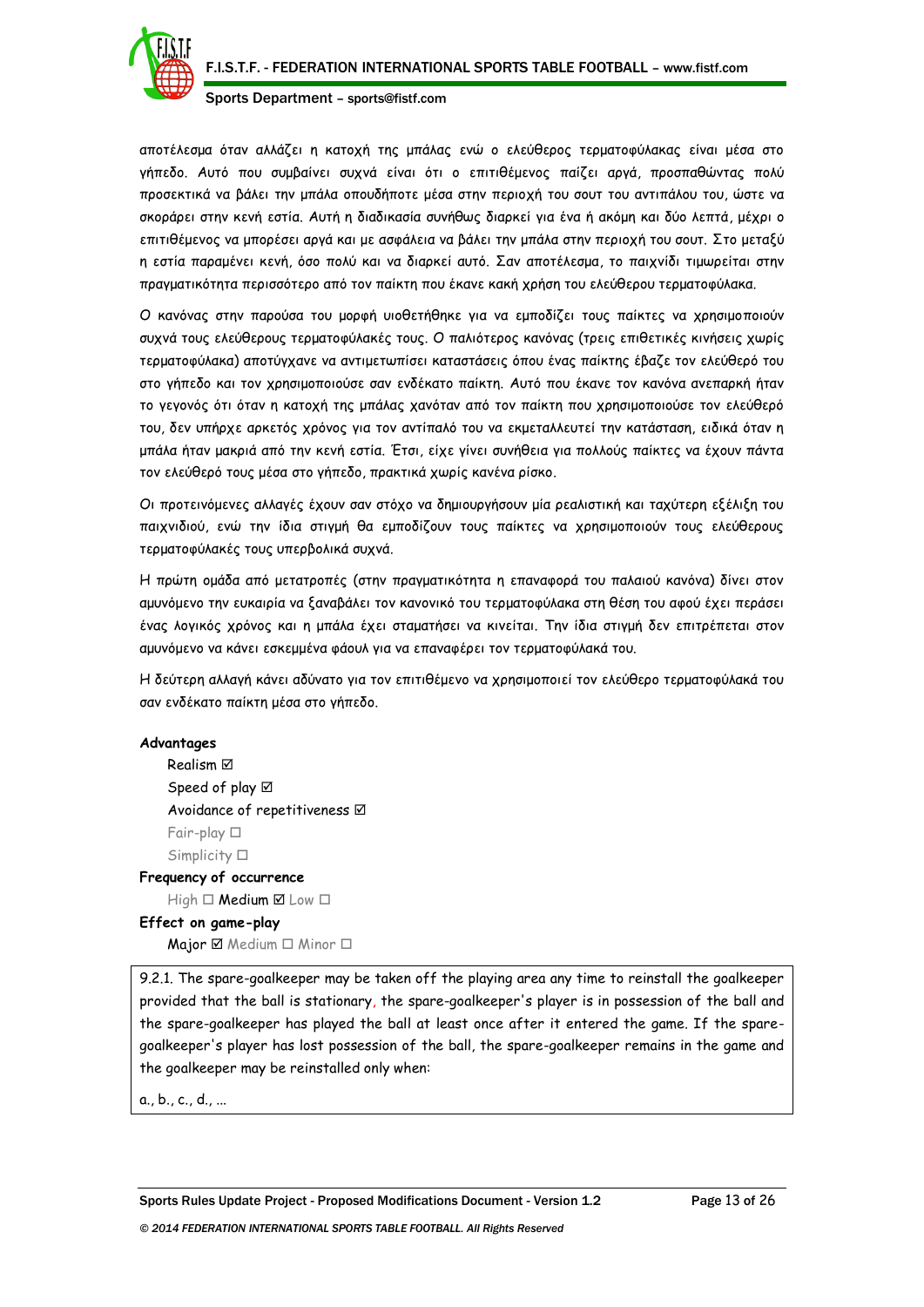

e. The attacker has played the ball five times and the ball is stationary. The attacker is allowed to exceed the number of five attacking flicks and score in the empty goal while the ball is still moving.

9.2.1.1. If a free-flick (see rule 6.2.4) is committed by the defender while his spare-goalkeeper is still in the playing area and the attacker does not request to play on, the last attacking flick is not added to the already taken attacking flicks against the empty goal. Furthermore, the taking of the free-flick is also not added to the number of taken attacking flicks. Thus, after the attacker has taken the free-flick, he has exactly the same number of remaining attacking flicks against the empty goal, as he had before he last played for the ball.

9.2.1.2. The spare-goalkeeper is not allowed to play the ball again when the ball is completely outside his shooting-area and the ball has been played by another attacking playing figure.

When the offence occurs: Referee's expression: "Illegal flicking – Free-flick" Punishment: a. Free-flick from where the attacker has flicked illegally. See rule 11. b. Free-flick from the penalty-spot if the offence has been committed in the attacker's penaltyarea. See rule 11.1.3.

6.2.3.4. Rule 9.2.2: Removing of the spare-qoalkeeper: The referee interrupts the game and allows the defender to reinstall his goalkeeper as soon as the attacker has completed the five attacking flicks provisioned by Rule 9.2.1.e, provided that the ball is stationary. After the spare-goalkeeper has been removed from the playing area, the referee allows the defender to take an untaken block-flick.

# **5. Flick-in restrictions (Overall effect rating: 6)**

#### N. I <u>ak</u>

**Summary:** a. The attacker does not have to wait for his opponent to take his block-flick after the taking of a flick-in. b. Also, after a flick-in the ball cannot run a distance longer than two field-quarters.

**Explanation: T**he first change aims to make the game faster after a flick-in is taken, as the defender will not have the opportunity to delay taking his block-flick.

The second change aims to make the flick-in different from a free-flick. According to current rules, taking a flick-in is more or less the same as taking a free-flick. The ball can go anywhere, even from one shooting-area to the other, which is something totally unrealistic.

**Résumé:** a. L'attaquant ne doit pas attendre que son adversaire joue un coup de défense après qu'une rentrée en touche ait été jouée. b. De plus, après une rentrée en touche, le ballon ne peut rouler sur une distance supérieure à deux zones.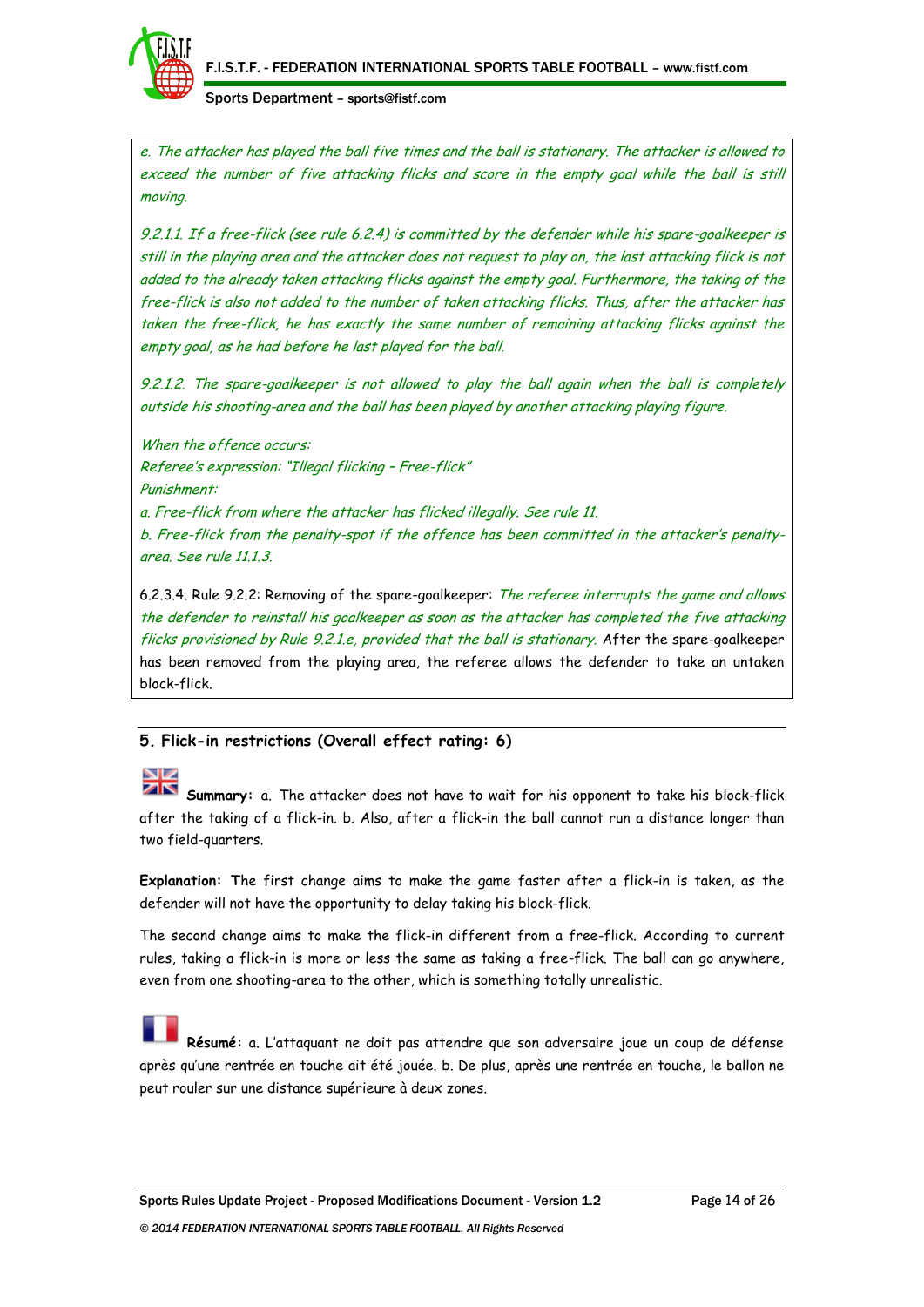

**Explication:** Le premier changement a pour but de rendre le jeu plus rapide après qu'une rentrée en touche ait été jouée, vu que le défenseur n'aura pas la possibilité de prendre son temps pour jouer son coup de défense.

Le deuxième changement vise à rendre la rentrée en touche différente d'un coup franc. D'après la règle actuelle, jouer une rentrée en touche est presque similaire à jouer un coup franc. Le ballon peut aboutir n'importe où, même d'une zone de tir à une autre, ce qui est entièrement irréaliste.

**Sommario:** a. L'attaccante non deve aspettare che il suo avversario esegua il marcamento difensivo dopo la battuta di una rimessa laterale. b. Inoltre, nel battere una rimessa laterale, la palla non può percorrere una distanza superiore a due quarti di campo.

**Spiegazione:** La prima modifica mira a rendere il gioco più veloce dopo la battuta di una rimessa laterale, in quanto il difensore non avrà l'opportunità di ritardare l'esecuzione del suo marcamento difensivo.

La seconda modifica mira a rendere la rimessa laterale differente da un calcio di punizione. Secondo le regole attuali, la battuta di una rimessa laterale è più o meno simile alla battuta di un calcio di punizione. La palla può andare ovunque, anche da un'area di tiro all'altra, cosa totalmente irrealistica.

**Sumario:** a. El atacante no tiene que esperar a que su oponente de su flick defensisvo después de un saque de banda. b. También después de sacar de banda la pelota no puede recorrer una distancia superior a dos cuartos de campo.

**Explicación:** El primer cambio permite hacer el juego más rápido después de un saque de banda.

El segundo cambio permite hacer un saque diferente al saque de falta. De acuerdo a las reglas actuales, sacar de banda es más o menos como sacar una falta. La pelota puede ir a cualquier sitio, incluso de un área de tiro a la otra, lo que es totalmente irreal.

**Περίληψη:** α. Ο επιτιθέμενος δεν χρειάζεται να περιμένει να κάνει ο αντίπαλός του την αμυντική του κίνηση μετά την εκτέλεση πλαγίου άουτ. β. Επίσης, μετά από πλάγιο η μπάλα δεν

επιτρέπεται να διανύσει απόσταση μεγαλύτερη από δύο τεταρτημόρια.

**Επεξήγηση:** Η πρώτη αλλαγή στοχεύει στο να κάνει το παιχνίδι ταχύτερο μετά από την εκτέλεση πλαγίου άουτ, καθώς ο αμυνόμενος δεν θα έχει την ευκαιρία να καθυστερήσει την εκτέλεση της αμυντικής.

Η δεύτερη αλλαγή σκοπεύει να κάνει το πλάγιο διαφορετικό από το φάουλ. Σύμφωνα με τους τωρινούς κανόνες, το να εκτελείς ένα πλάγιο άουτ είναι λίγο-πολύ το ίδιο με το να εκτελείς φάουλ. Η μπάλα μπορεί να φτάσει οπουδήποτε, ακόμη και από τη μία περιοχή σουτ στην άλλη, κάτι που είναι εντελώς μη ρεαλιστικό.

**Advantages** Realism Speed of play  $\boxtimes$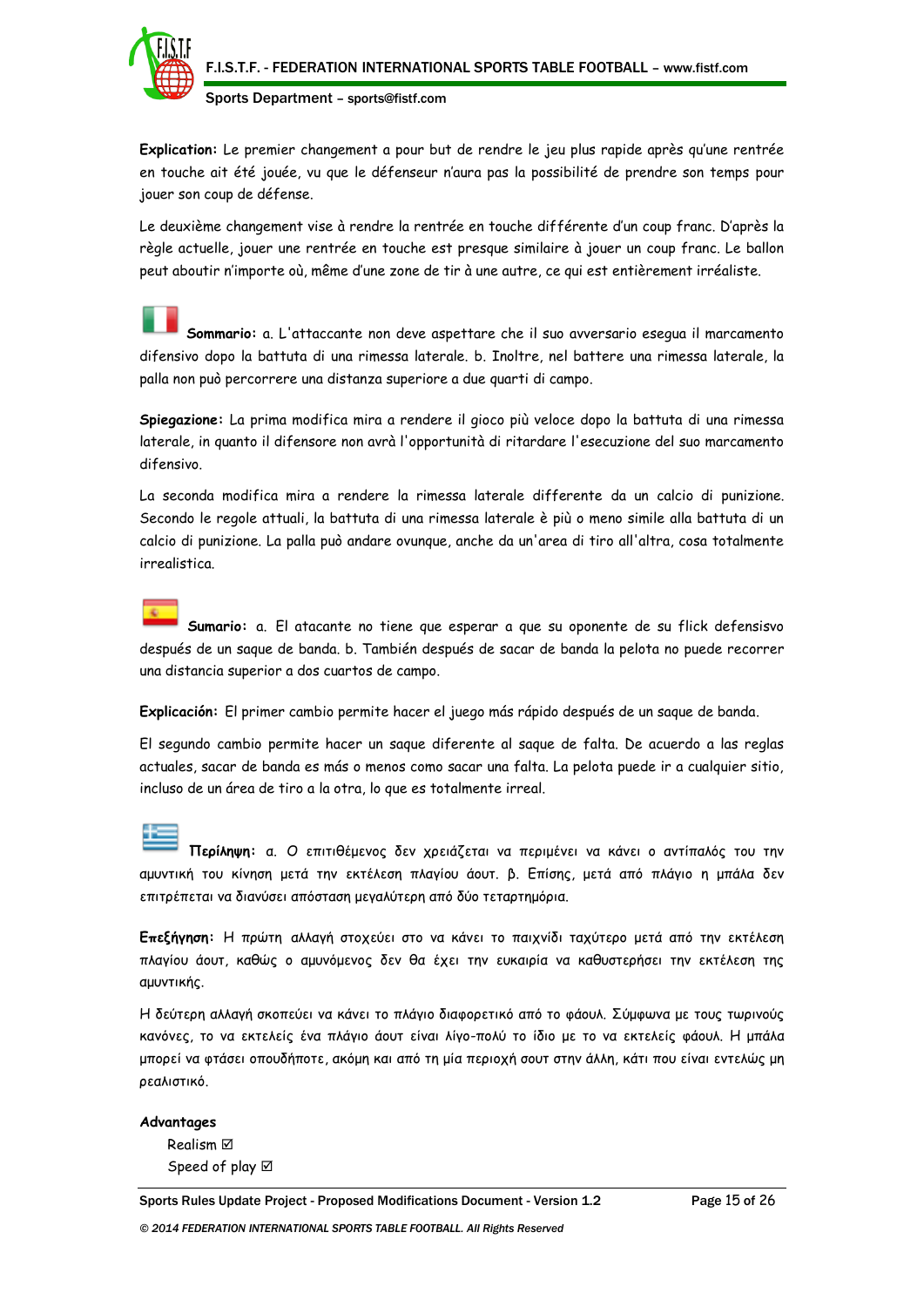F.I.S.T.F. - FEDERATION INTERNATIONAL SPORTS TABLE FOOTBALL – www.fistf.com

Sports Department – sports@fistf.com

Avoidance of repetitiveness  $\Box$ Fair-play Simplicity  $\square$ 

**Frequency of occurrence**

# $High \boxtimes Median \Box Low \Box$

**Effect on game-play** Major  $\boxtimes$  Medium  $\Box$  Minor  $\Box$ 

14.2.7. The attacker *does not have to* wait for the defender to take a block-flick after he takes a flick-in.

14.2.9. After the taking of a flick-in the ball may not change more than one field-quarter. The ball is considered to have changed more than one field-quarter, if it completely enters with its full size a field-quarter which is not adjacent to the field-quarter from where the flick-in was taken. If the flick-in is taken from a point between two different field-quarters, the ball is not allowed to move completely out of any one of these two field-quarters.

When the offence occurs: Referee's expression: "Illegal flicking – Change!" Punishment: The possession of the ball changes to the defender.

# **6. Right to new block-flick when a "play on" is requested after an offence (Overall effect rating: 5)**

# NW

**Summary:** After an offence has been committed and the attacker requests to play on, the defender is never allowed to perform a defensive flick.

**Explanation:** This change is aimed to simplify game-play and to homogenize it at an international level. The change sets a common standard, by not allowing the defender to take a block-flick when a "play on" is requested after an offence.

**Résumé:** Après une infraction et si l'attaquant décide de continuer à jouer, le défenseur n'est jamais autorisé à jouer un nouveau coup de défense.

**Explication:** Cette modification a pour but de simplifier le jeu et de l'homogénéiser au niveau international. Ce changement défini une règle commune en n'autorisant pas le défenseur à jouer un nouveau coup de défense lorsque l'attaquant choisit de continuer à jouer après une infraction.

**Sommario:** Quando è stato commesso unα infrazione e l'attaccante chiede il vantaggio, al difensore non è mai permesso di eseguire un marcamento difensivo.

**Spiegazione:** Questa modifica è finalizzata a semplificare il gioco e ad uniformarlo a livello internazionale. La modifica stabilisce uno standard comune, non permettendo al difensore di eseguire un marcamento difensivo quando è richiesto il "vantaggio" dopo unα infrazione.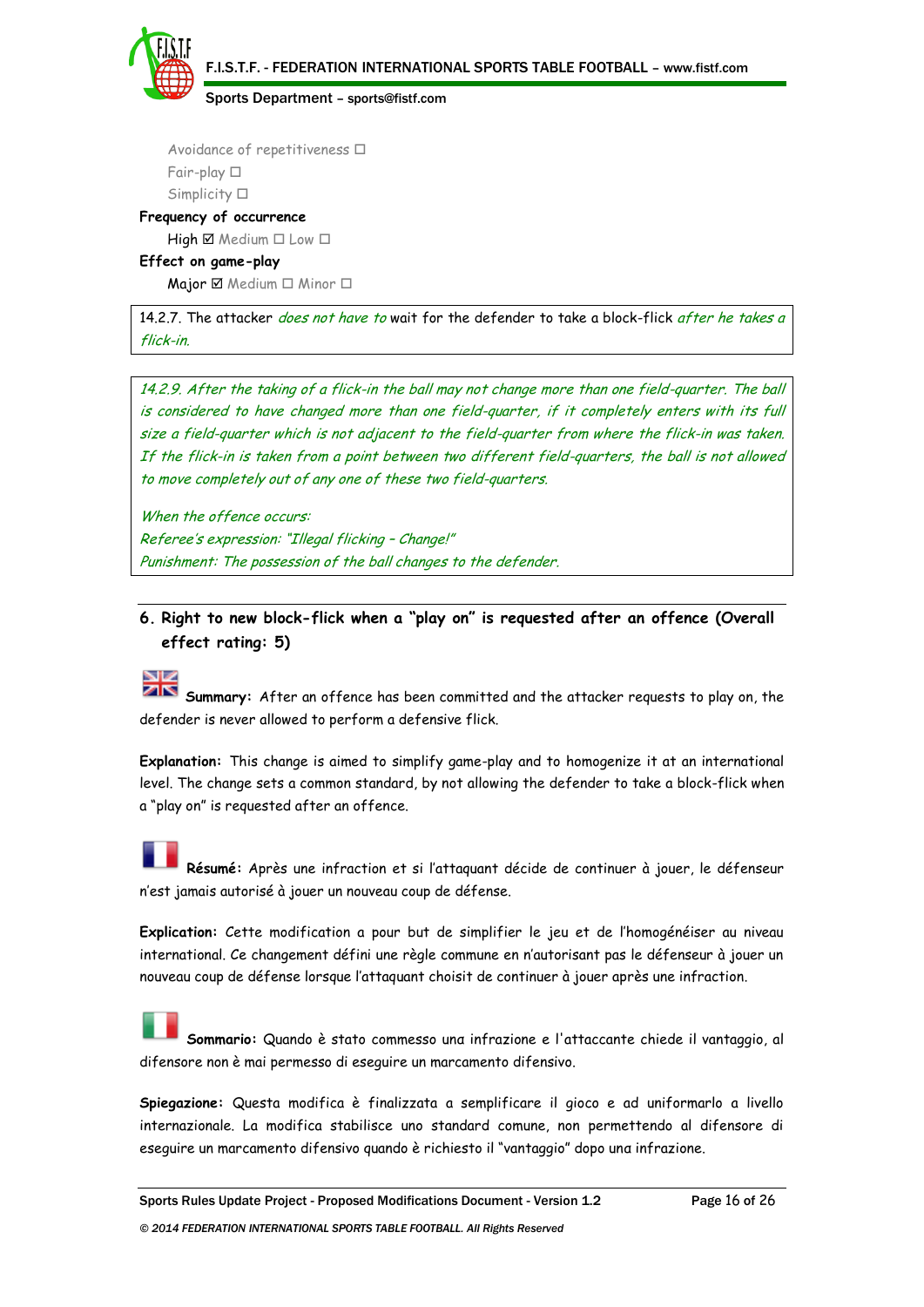

**Sumario:** Después de unα infracción y si el atacante solicita aplicar la ley de la ventaja, el defensor no puede nunca realizar un nuevo golpe defensivo.

**Explicación:** Este cambio permite simplificar el juego y homogeneizarlo a nivel internacional. El cambio confirma un estándar habitual, no permitiendo al defensor de dar un nuevo golpe defensivo cuando se pide "ventaja" después de unα infracción.

**Περίληψη:** Αφού έχει γίνει μία παράβαση και ο επιτιθέμενος ζητά πλεονέκτημα, ο αμυνόμενος δεν επιτρέπεται σε καμία περίπτωση να κάνει αμυντική κίνηση.

**Επεξήγηση:** Αυτή η αλλαγή έχει σαν στόχο να απλοποιήσει το παιχνίδι και να το ομογενοποιήσει σε διεθνές επίπεδο. Η αλλαγή θέτει μία κοινή σταθερά, απαγορεύοντας στον αμυνόμενο να κάνει αμυντική όταν ζητείται πλεονέκτημα μετά από παράβαση.

# **Advantages** Realism Speed of play  $\Box$ Avoidance of repetitiveness  $\Box$ Fair-play Simplicity **Ø Frequency of occurrence**  $High \boxtimes Median \Box Low \Box$

**Effect on game-play**

 $M$ ajor  $\Box$  **Medium**  $\Box$  Minor  $\Box$ 

6.2.4.1. In case the attacker requests to play on after the defender has committed an offence, the defender is never entitled to a new block-flick.

# **7. Positioning of the goalkeeper before a shot (Overall effect rating: 4)**

**Summary:** When a goalkeeper is positioned on (or past) the goal-area line before a shot, the referee stops the game and instructs the defender to position his goalkeeper within the borders of the goal-area. Any untaken block-flick is disallowed following the correction of the position of the goalkeeper.

**Explanation:** A goalkeeper going past the goal-area line is a common sight during competitive table football games. The specific addition to the current rule aims to discourage players from illegally manipulating their goalkeepers. Players will now be more cautious with their goalkeepers' positioning and referees will have the chance to correct the position of a goalkeeper before a shot is taken, by interrupting the game at the expense of the defender.

**Résumé:** Lorsque le gardien de but est positionné sur ou au-delà de la ligne de la surface de but avant un tir, l'arbitre arrêtera le jeu et demandera au défenseur de placer son gardien de but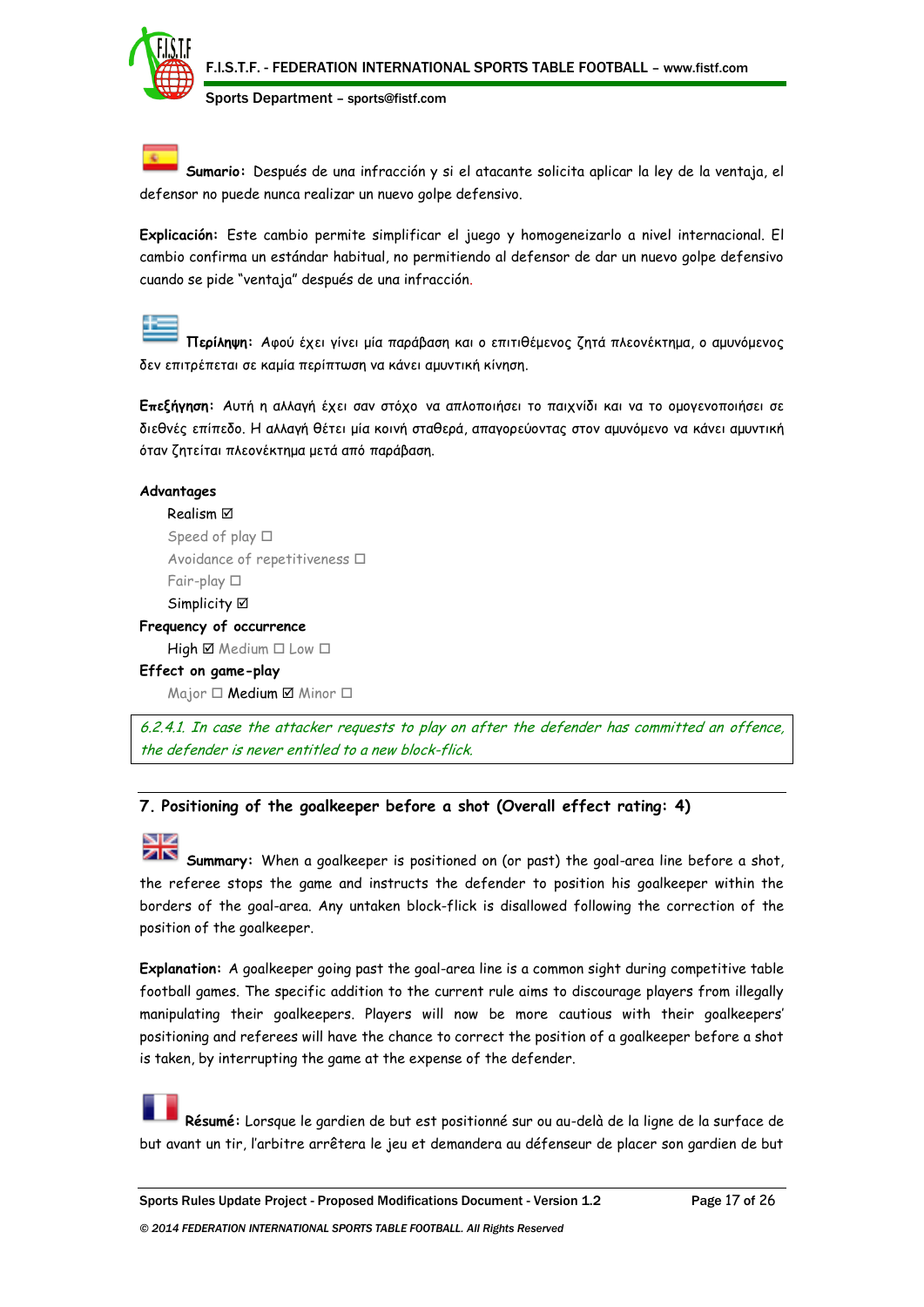

dans les limites de la surface de but. Tout coup de défense non exécuté n'est plus autorisé après la correction de la position du gardien de but.

**Explication:** Un gardien de but positionné au-delà de la ligne de la surface de but est une occurrence fréquente durant les compétitions de football de table. Cet ajout spécifique à la règle actuelle vise à décourager les joueurs à manipuler illégalement leur gardien de but. Les joueurs feront maintenant plus attention à la position de leur gardien de but et les arbitres pourront faire corriger la position du gardien de but avant le tir en interrompant le jeu du détriment du défenseur.

**Sommario:** Quando un portiere è posizionato sulla (o oltre) la linea dell'area di porta prima di un tiro, l'arbitro interrompe il gioco ed impone al difensore di posizionare il portiere completamente all'interno dell'area di porta. Qualsiasi marcamento difensivo non ancora eseguito è impedito dopo la correzione della posizione del portiere.

**Spiegazione:** Vedere un portiere che oltrepassa la linea dell'area di porta è una cosa comune durante incontri di calcio da tavolo. L'aggiunta specifica alla regola attuale mira a scoraggiare i giocatori dal manipolare illegalmente i portieri. I giocatori saranno ora più attenti nel posizionare i loro portieri e gli arbitri avranno l'opportunità di correggerne la posizione prima dell'esecuzione di un tiro, interrompendo il gioco a spese del difensore.

**Sumario:** Cuando un portero se posiciona sobre (o pasando) la línea del área pequeña antes de un disparo, el árbitro para el juego y le pide al defensor que posicione a su portero dentro de los límites del área pequeña. No se permitirá en este caso ningún golpe defensivo pendiente después de corregir la posición del portero.

**Explicación:** El portero que se coloca tocando o sobrepasando la línea del área es un caso frecuente durante la competición de futbol de mesa. Esta incorporación específica a la regla actual impide que el defensor tome ventaja por colocar indebidamente a su portero. Los jugadores serán más cuidadosos con la posición del portero y los árbitros tendrán la posibilidad de corregir la posición del portero antes de un tiro, interrumpiendo el juego pero sin beneficiar al defensor.

**Περίληψη:** Όταν ο τερματοφύλακας είναι τοποθετημένος πάνω (ή πέρα) από τη γραμμή της μικρής περιοχή του πριν γίνει ένα σουτ, ο διαιτητής σταματά το παιχνίδι και δίνει οδηγία στον αμυνόμενο να τοποθετήσει τον τερματοφύλακά του μέσα από τα όρια της μικρής περιοχής. Οποιαδήποτε αμυντική κίνηση που δεν έχει εκτελεστεί χάνεται μετά την διόρθωση της θέσης του τερματοφύλακα.

**Επεξήγηση:** Τερματοφύλακας να βγαίνει έξω από τη γραμμή της μικρής περιοχής είναι ένα συνηθισμένο θέαμα στη διάρκεια αγωνιστικών παιχνιδιών επιτραπέζιου ποδοσφαίρου. Η συγκεκριμένη προσθήκη στον υπάρχοντα κανόνα σκοπεύει να αποθαρρύνει τους παίκτες από το να χειρίζονται παράνομα τον τερματοφύλακά τους. Οι παίκτες θα είναι τώρα πιο προσεκτικοί με την τοποθέτηση των τερματοφυλάκων τους και οι διαιτητές θα έχουν την ευκαιρία να διορθώνουν τη θέση του τερματοφύλακα πριν εκτελεστεί ένα σουτ, διακόπτοντας το παιχνίδι εις βάρος του αμυνόμενου.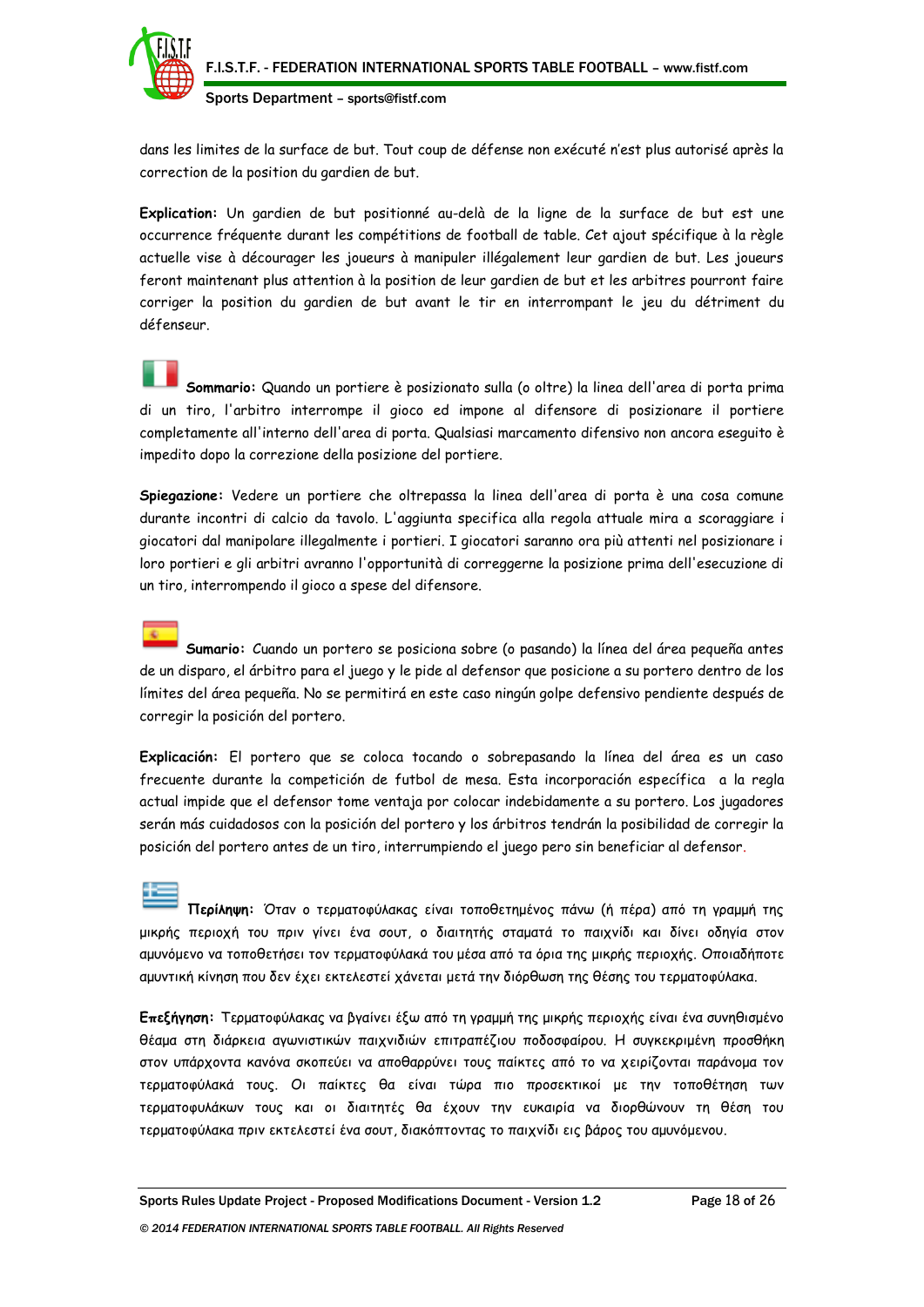



# **Advantages**

Realism  $\square$ Speed of play  $\Box$ Avoidance of repetitiveness  $\Box$ Fair-play Simplicity  $\square$ **Frequency of occurrence**

 $High \boxtimes Median \square Low \square$ 

# **Effect on game-play**

 $M$ ajor  $\Box$  **Medium**  $\Box$  Minor  $\Box$ 

8.2.1. Before, during and after a shot at goal the goalkeeper may be held in any desired position in attempt to play or save the ball within the goal-area. However, no part of the goalkeeper may go past the line of the goal-area or touch the goal-area line.

When the offence occurs:

Referee's expression: "Illegal manipulation - Free-flick / Penalty-flick"

Punishment:

a. Interruption of the game, if the referee notices that a part of the goalkeeper goes past the line of the goal-area or touches the goal-area line before a shot is taken and while the ball is stationary. This interruption must be accompanied by the disallowance of any untaken blockflick. After the defender has corrected the position of his goalkeeper, the referee gives the signal to play on.

b. Free-flick from the penalty-spot the first time the goalkeeper saves a shot while illegally positioned. See rule 11.

c. Penalty-flick for each of the goalkeeper's following offences or if the law has been broken intentionally. See rule 12.

4.3.4. The referee shall also interrupt the game as provided by the rules in the following situations:

a., b., c., d., e., ...

f. Rule 8.2.1: Correction of the goalkeeper's position.

# **8. Illegally stopped shots (Overall effect rating: 3)**

**Summary:** If a regular shot heading into the goal is saved by illegal means, a penalty-flick is awarded to the attacker.

**Explanation:** This rule addition corrects all those cases where a goal is prevented by the use of obviously illegal means. The examples given are some of the situations that sometimes happen, which result in the prevention of the scoring of an otherwise inevitable goal. While the new rule applies mostly to cases where the defender deliberately stops the ball from getting into the goal, it also covers situations where this happens by mistake while the scoring of a goal was equally unavoidable.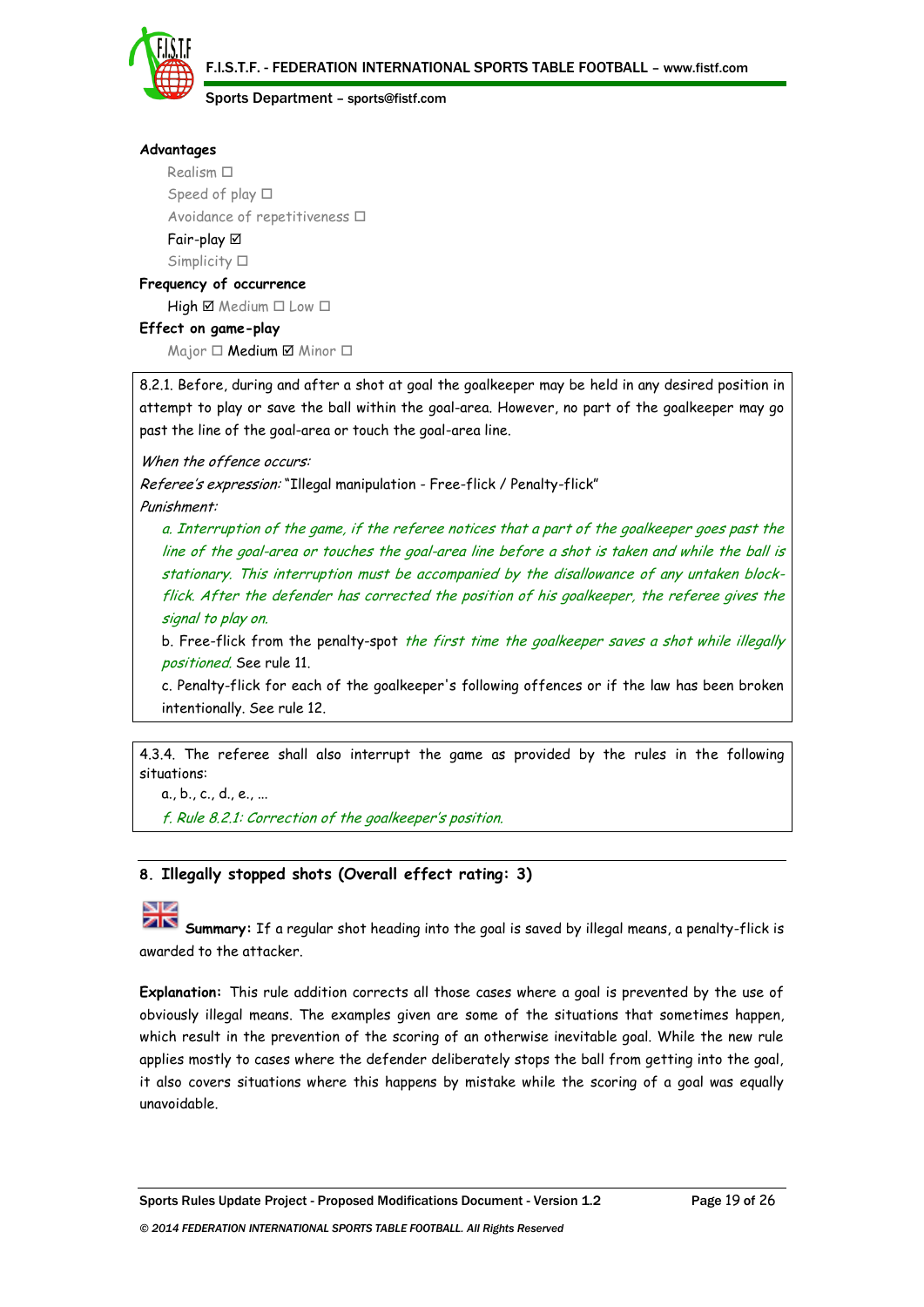

**Résumé:** Si un tir régulier qui aurait dû entrer dans le but est arrêté de manière irrégulière, un pénalty sera accordé à l'attaquant.

**Explication:** Cette règle additionnelle corrige tous les cas où un but est empêché par des moyens illicites. Les exemples donnés sont des situations occasionnelles qui résultent en l'empêchement d'un but autrement inévitable. La nouvelle règle s'applique principalement aux cas où le défenseur empêche délibérément le ballon d'entrer dans le but, mais elle s'applique également aux cas où ceci a lieu par accident alors que le but était tout autant inévitable.

**Sommario:** Se un tiro irregolare indirizzato in porta viene ostacolato con mezzi illegali, un calcio di rigore è assegnato all'attaccante.

**Spiegazione:** Questa aggiunta corregge tutti quei casi in cui viene impedita una rete con l'uso di mezzi ovviamente illegali. Gli esempi forniti sono alcune delle situazioni che talvolta accadono impedendo la segnatura di una rete altrimenti inevitabile. La nuova regola si applica principalmente ai casi in cui il difensore impedisce intenzionalmente alla palla di entrare in porta, ma copre anche le situazioni in cui ciò accade per errore impedendo ugualmente la segnatura di una rete inevitabile.

**Sumario:** Si un tiro normal que se dirige a la portería es parado de forma ilegal, se pitará penalti a favor del atacante.

**Explicación:** Esta incorporación a la regla actual corrige todos aquellos casos donde se evita encajar un gol de forma ilegal. Los ejemplos son algunas de las situaciones que suceden en el juego, resultando que se evita encajar un gol, que sería de otra manera inevitable. La nueva regla se aplicará mayormente en los casos en que el defensor evite deliberadamente que la pelota entre en su portería, y es de aplicación a otras situaciones en los que esto sucede por error cuando el encajar el gol era igualmente inevitable.

**Περίληψη:** Αν ένα κανονικό σουτ που κατευθύνεται προς το τέρμα αποκρουστεί με παράνομο τρόπο, δίνεται πέναλτυ στον επιτιθέμενο.

**Επεξήγηση:** Αυτή η προσθήκη κανόνα διορθώνει όλες εκείνες τις περιπτώσεις όπου ένα γκολ αποσοβείται με τη χρήση εμφανέστατα παράνομων μέσων. Τα παραδείγματα που δίνονται είναι μερικές από τις καταστάσεις που συμβαίνουν μερικές φορές, και έχουν σαν αποτέλεσμα την αποφυγή της επίτευξης ενός κατά τα άλλα αναπόφευκτου γκολ. Ενώ ο νέος κανόνας εφαρμόζεται κυρίως σε περιπτώσεις όπου ο αμυνόμενος σταματά σκοπίμως τη μπάλα από το να εισέλθει στο τέρμα, καλύπτει επίσης καταστάσεις όπου αυτό συμβαίνει κατά λάθος και ενώ η επίτευξη του τέρματος ήταν το ίδιο αναπόφευκτη.

## **Advantages**

Realism  $\square$ Speed of play  $\Box$ Avoidance of repetitiveness  $\Box$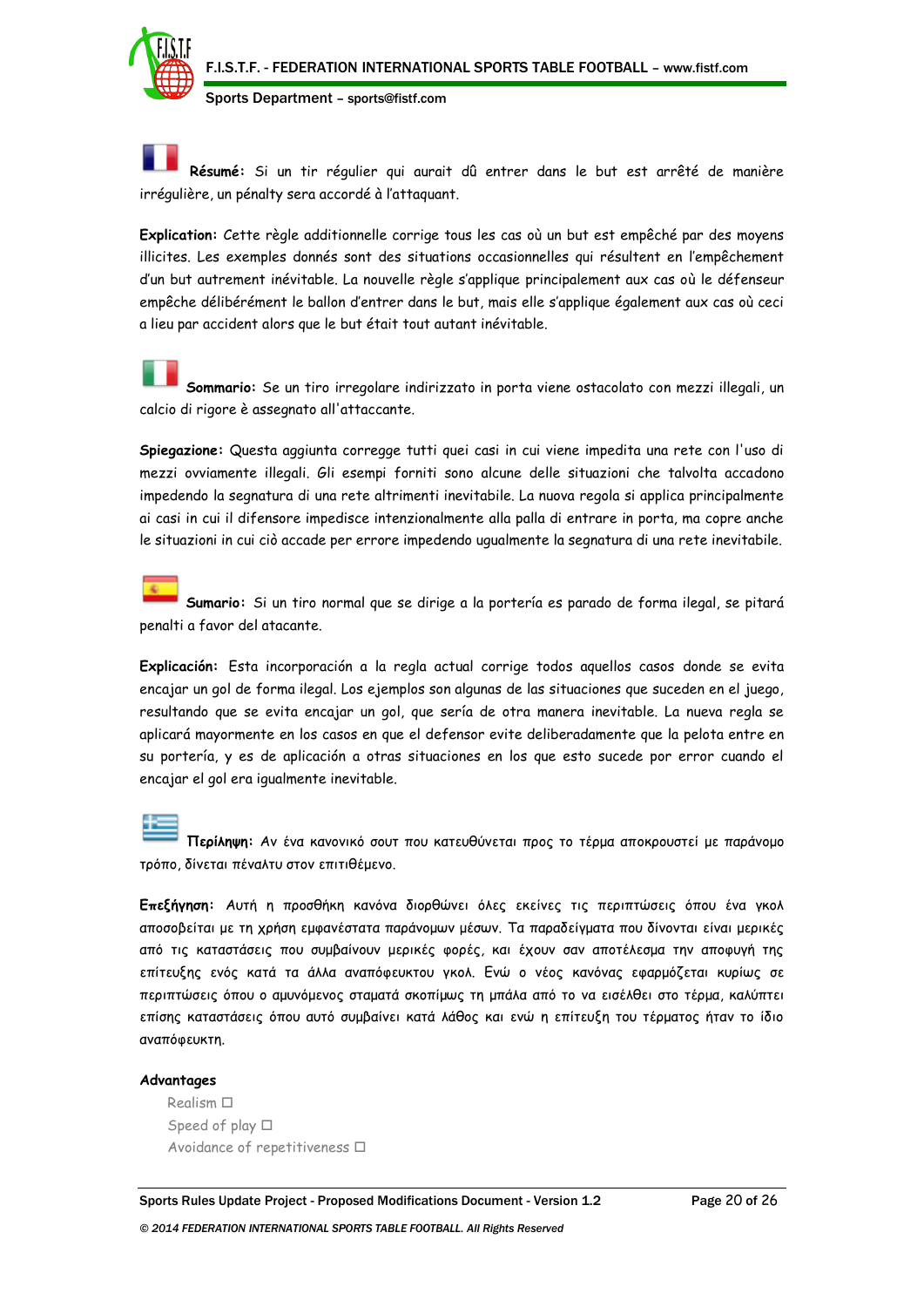

Fair-play Simplicity **Ø Frequency of occurrence** High  $\Box$  Medium  $\Box$  Low  $\boxtimes$ **Effect on game-play**

 $M$ ajor  $\Box$  **Medium**  $\Box$  Minor  $\Box$ 

7.1.4. Provided that all conditions for correct scoring are satisfied (see rules 7.1.1 and 7.3), if the ball destined to end up in the defender's goal is stopped illegally by the unfastened goal-net or the defender's goalkeeper while the spare-goalkeeper is in the playing area (either on purpose or by mistake), a penalty-flick shall be awarded to the attacker. See rule 12.

Remark: Before awarding a penalty-flick, the referee must be 100% certain that the ball was definitely going into the goal.

12.1. Definition

12.1.1.2. Illegal manipulation of the goalkeeper. See rules 7.1.4, 8.1.2 and 8.2.1.

... 12.1.1.6. Ball illegally stopped by the unfastened goal-net. See rule 7.1.4.

# **9. Offside Declaration (Overall effect rating: 3)**

...

**Summary:** An attacking playing figure in offside position is declared offside if it is touched by the moving ball, even if the ball does not pass the last defending playing figure or does not enter completely the shooting-area.

**Explanation:** It sometimes happens that an attacking playing figure in offside position is touched by the moving ball before the ball passes the last defending playing figure's base. In most such cases the ball stops there and the condition of the offside declaration is never satisfied, while the ball would normally have passed the last defending playing figure's base if it was not for the attacking playing figure that stopped the ball. The specific modification remedies this injustice, introducing the declaration of an offside when the moving ball touches an attacking playing figure in offside position.

**Résumé:** Une figurine de jeu attaquante en position hors-jeu est déclarée hors-jeu si elle est touchée par le ballon en mouvement, même si le ballon ne dépasse pas la dernière figurine de jeu défendante ou n'entre pas entièrement dans la zone de tir.

**Explication:** Il arrive parfois qu'une figurine de jeu attaquante en position hors-jeu soit touchée par le ballon en mouvement avant que le ballon ne dépasse la base de la dernière figurine de jeu défendante. Dans la majorité des cas, le ballon s'arrête là et les conditions pour déclarer la figurine hors-jeu ne sont pas satisfaites, alors que le ballon aurait normalement dépassé la base de la dernière figurine de jeu défendante si la figurine de jeu attaquante n'avait pas arrêté le ballon.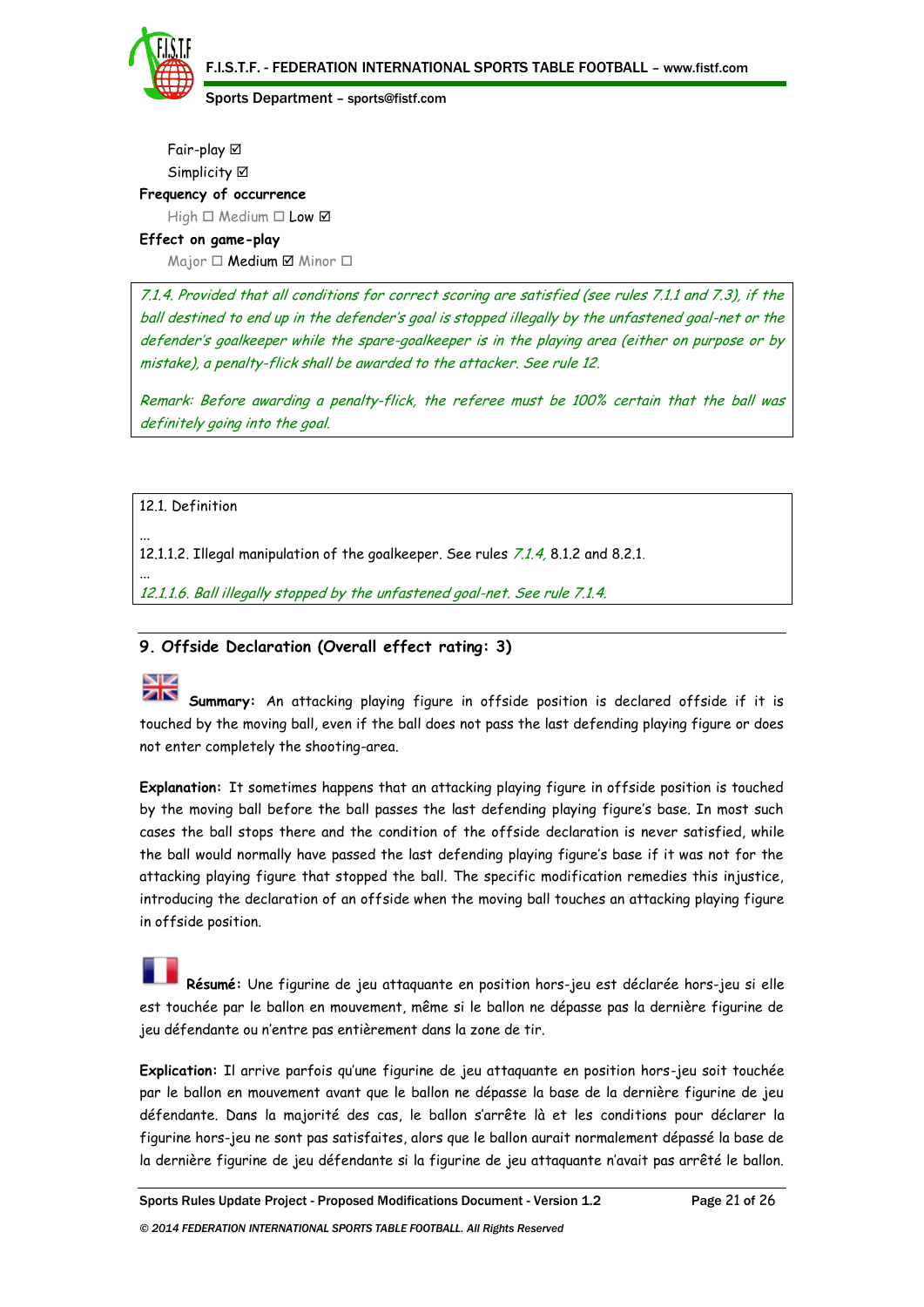

Cette modification corrige cette injustice, introduisant le fait qu'un hors-jeu sera déclaré lorsqu'un ballon en mouvement touche une figurine de jeu attaquante en position hors-jeu.

**Sommario:** Una miniatura dell'attaccante in posizione di fuorigioco è dichiarata in fuorigioco se è toccata dalla palla in movimento, anche se quest'ultima non supera l'ultima miniatura del difensore o non entra completamente nell'area di tiro.

**Spiegazione:** A volte capita che una miniatura dell'attaccante in posizione di fuorigioco sia toccata dalla palla prima che quest'ultima superi la base dell'ultima miniatura del difensore. Nella maggior parte dei casi, la palla si ferma lì e la condizione per la dichiarazione del fuorigioco non è mai soddisfatta, quando in realtà la palla avrebbe normalmente superato la base dell'ultima miniatura del difensore, se non fosse stata fermata dalla miniatura dell'attaccante. La modifica specifica rimedia a questa ingiustizia, introducendo la dichiarazione di un fuorigioco quando la palla in movimento tocca una miniatura dell'attaccante in posizione di fuorigioco.

**Sumario:** Una figura atacante en posición de fuera de juego es declarada offside si es tocada por la pelota en movimiento, incluso si la pelota no pasa el último defensor o no entra completamente en la zona de tiro.

**Explicación:** Sucede a veces que la pelota en movimiento toca una figura atacante en fuera de juego antes de que pase completamente la base del último defensor. En muchas ocasiones la pelota se para allí y no se cumplen los requisitos del fuera de juego, cuando la pelota hubiera normalmente pasado la base de esta última figura defensiva de no haber sido por la figura atacante que paró la pelota. La presente modificación corrige esta injusticia, declarándose como offside, cuando la pelota en movimiento toca la figura atacante que está en fuera de juego.

**Περίληψη:** Ένα παικτάκι του επιτιθέμενου σε θέση οφσάιντ, δίνεται οφσάιντ αν ακουμπήσει σε αυτό η κινούμενη μπάλα ακόμη και αν η μπάλα δεν περάσει το τελευταίο παικτάκι του αμυνόμενου ή δεν μπει ολόκληρη στην περιοχή του σουτ.

**Επεξήγηση:** Μερικές φορές συμβαίνει η κινούμενη μπάλα να αγγίξει ένα παικτάκι του επιτιθέμενου που είναι σε θέση οφσάιντ πριν η μπάλα περάσει το τελευταίο παικτάκι του αμυνόμενου. Στις περισσότερες από αυτές τις περιπτώσεις η μπάλα σταματά εκεί και η συνθήκη για να δοθεί οφσάιντ δεν ικανοποιείται, παρότι η μπάλα κανονικά θα περνούσε τη βάση από το τελευταίο παικτάκι του αμυνόμενου αν δεν ήταν το παικτάκι του επιτιθέμενου να σταματήσει τη μπάλα. Η συγκεκριμένη μεταβολή αποκαθιστά αυτήν την αδικία, καθιερώνοντας την απόδοση του οφσάιντ όταν η κινούμενη μπάλα ακουμπά ένα παικτάκι του επιτιθέμενου σε θέση οφσάιντ.

#### **Advantages**

Realism Speed of play  $\Box$ Avoidance of repetitiveness  $\Box$ Fair-play Simplicity  $\square$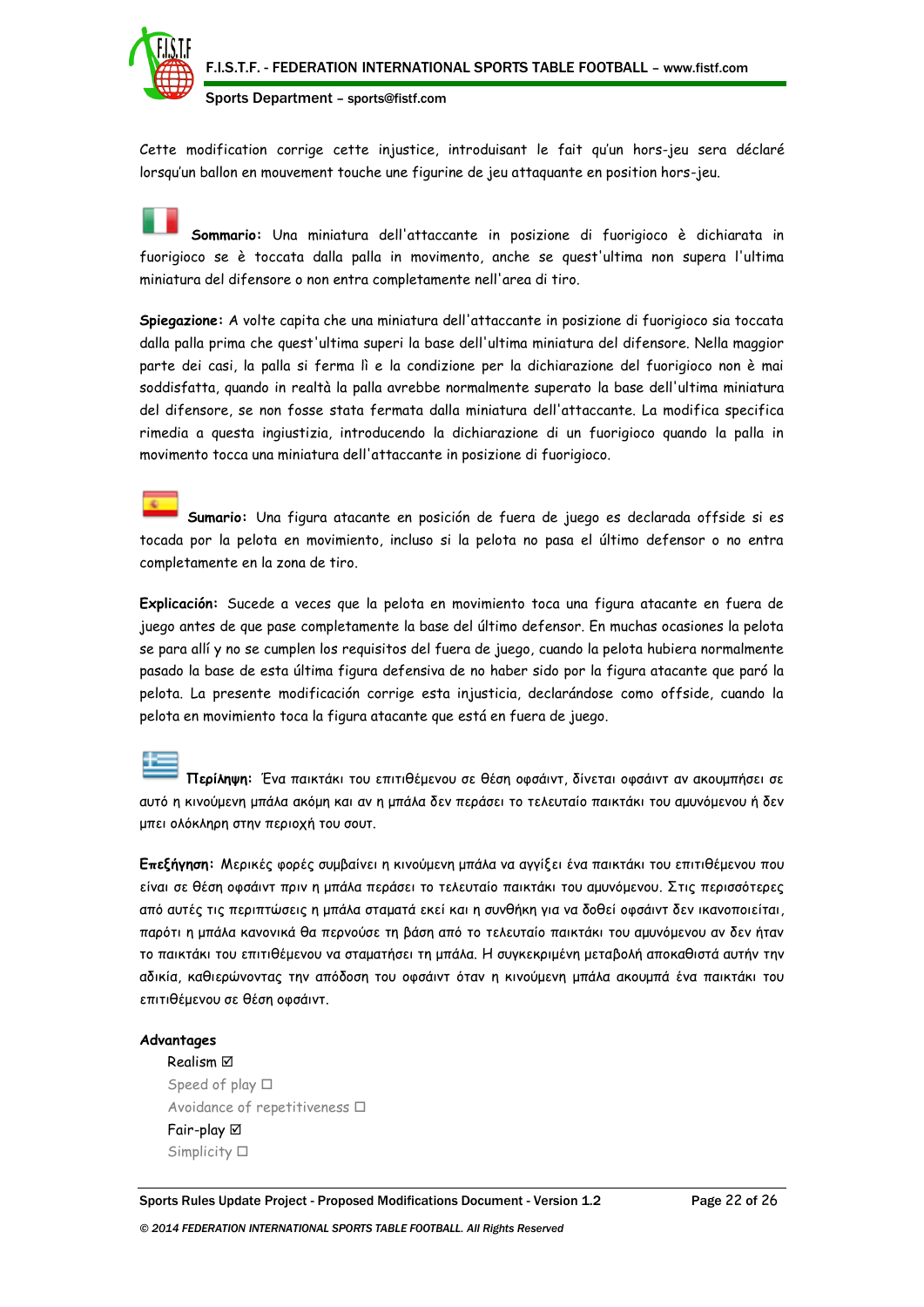

#### **Frequency of occurrence**

High  $\Box$  Medium  $\Box$  Low  $\boxtimes$ 

# **Effect on game-play**

 $M$ ajor  $\Box$  **Medium**  $\Box$  Minor  $\Box$ 

13.1.2.1. An attacking playing figure in offside position shall be declared offside when a. the slightest part of the ball has passed the last (or second-last if the spare-goalkeeper is in use) defending playing figure's base and the ball is positioned completely in the defender's shooting-area; or

b. the attacking playing figure in offside position has been touched by the ball.

# **10. Dimensions of the goalkeeper figure and rod (Overall effect rating: 2)**

# **Niz**

**Summary:** Goalkeeper's shape and maximum dimensions are strictly defined. The length of the rod itself can be up to 20 cm, while the total length of the rod including the handle remains unchanged (25 cm). Also, bending of the rod is authorised only under certain conditions. Use of screw-nuts as means of fixing is allowed under conditions.

**Explanation:** These modifications help establishing fair-play, by preventing players from tampering with their goalkeepers to make them bigger in any sense. They also ensure that the rules correspond to the shapes of the existing goalkeepers, without actually changing the regulated dimensions of the goalkeeper. Bending of the rod is allowed only at the junction point between the rod and the handle.

**Résumé:** La forme et les dimensions maximales du gardien de but sont définies de manière stricte. La longueur de la barre elle-même peut être de maximum 20 cm, alors que la longueur totale de la barre et de la poignée reste inchangée (25 cm). De plus, la courbure de la barre est autorisée sous certaines conditions. L'utilisation de vis comme moyen de fixation est autorisée.

**Explication:** Ces modifications aideront à assurer le fair-play en empêchant les joueurs de modifier leur gardien de but pour les rendre plus grands d'une manière ou d'une autre. Elles assurent également que la règle correspond à la forme des gardiens de but existants sans modifier les dimensions autorisées du gardien de but. La courbure de la barre est uniquement permise à la jonction de la barre et de la poignée.

**Sommario:** La forma e le dimensioni massime del portiere sono rigorosamente definite. La lunghezza dell'asticciola può raggiungere i 20 cm, mentre la lunghezza totale dell'asticciola inclusa l'impugnatura rimane invariata (25 cm). Inoltre, piegare l'asticciola è consentito solo a determinate condizioni, così come l'utilizzo di un dado metallico come strumento di fissaggio.

**Spiegazione:** Queste modifiche aiutano il fair-play, impedendo ai giocatori di manomettere i loro portieri per renderli più grandi in ogni senso. Esse garantiscono inoltre che le regole corrispondano alla forma dei portieri esistenti, senza cambiare di fatto le dimensioni regolamentate del portiere. Piegare l'asticciola è permesso soltanto nel punto di giunzione tra l'asticciola stessa e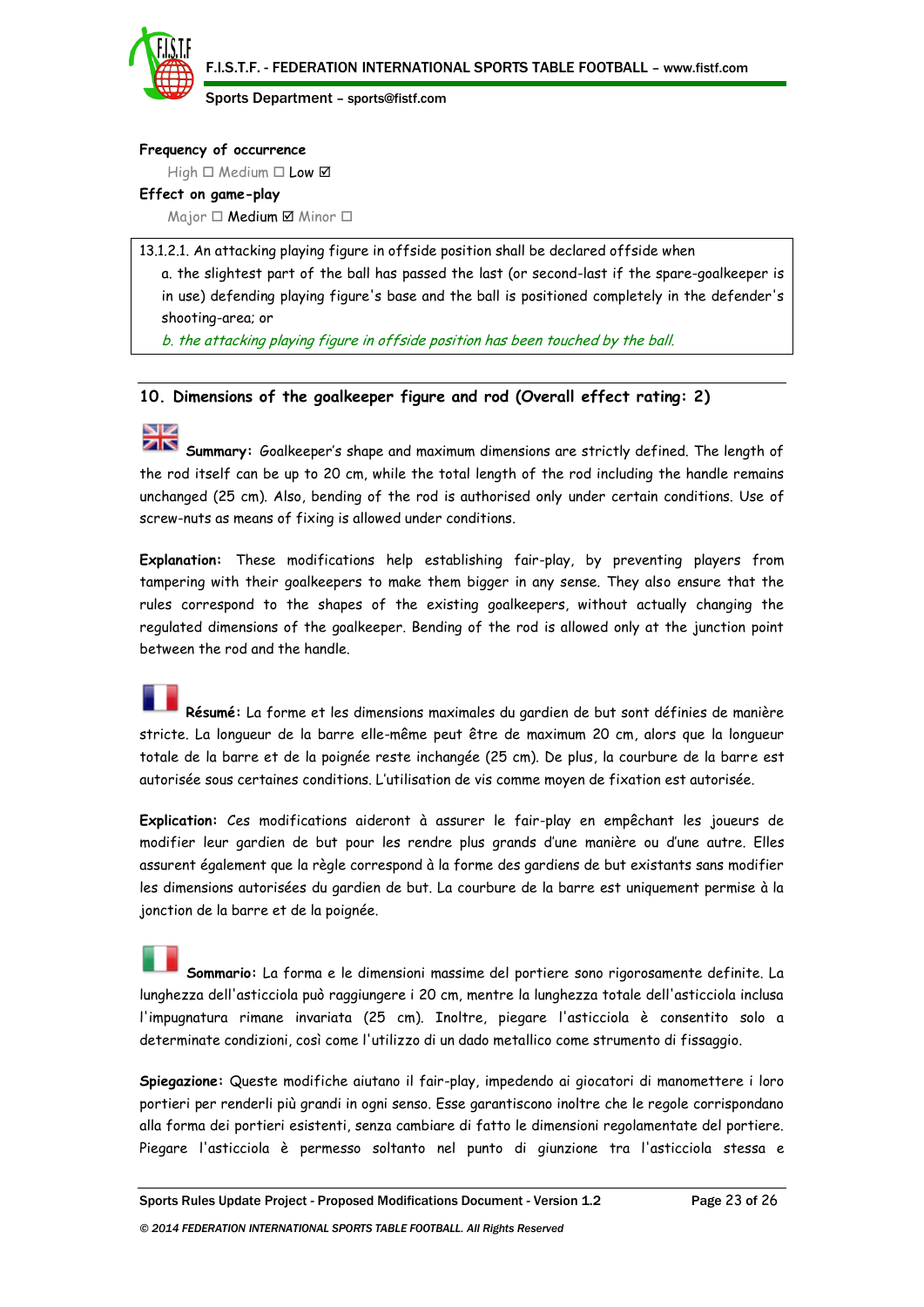

l'impugnatura.

**Sumario:** La forma del portero y sus dimensiones máximas están estrictamente reguladas. La longitud de la barra puede ser de hasta 20 cm., y la longitud total de la barra incluyendo el mango queda inalterada (25 cm.). Respecto a doblar la barra, se autoriza solo bajo ciertas condiciones regladas. El uso de tuercas para fijar se permite con condiciones.

**Explicación:** Estas modificaciones ayudarán a establecer unas normas de juego limpio, evitando que los jugadores modifiquen sus porteros de forma que sean más grandes. De esta manera se asegura que la regla se corresponde con las formas de los porteros actuales, sin cambiar las dimensiones reguladas del portero. La barra se podrá doblar solo en el punto de unión entre la barra y el mango.

**Περίληψη:** Το σχήμα του τερματοφύλακα και οι μέγιστες διαστάσεις του καθορίζονται αυστηρά. Το μήκος της βέργας μπορεί να είναι έως και 20 εκ., ενώ το συνολικό μήκος της ράβδου συμπεριλαμβανομένης της λαβής παραμένει αμετάβλητο (25 εκ.). Επίσης, το λύγισμα της βέργας επιτρέπεται μόνο υπό συγκεκριμένες προϋποθέσεις. Η χρήση παξιμαδιών ως μέσο σταθεροποίησης επιτρέπεται υπό συνθήκες.

**Επεξήγηση:** Αυτές οι μεταβολές βοηθούν στο να εμπεδωθεί το ευ αγωνίζεσθαι, εμποδίζοντας τους παίκτες από το να «πειράζουν» τους τερματοφύλακές τους για να τους κάνουν μεγαλύτερους με κάθε τρόπο. Επίσης, διασφαλίζουν ότι οι κανόνες ανταποκρίνονται στα σχήματα των υπαρχόντων τερματοφυλάκων, χωρίς στην πραγματικότητα να μεταβάλλουν τις προβλεπόμενες διαστάσεις του τερματοφύλακα. Το λύγισμα της βέργας επιτρέπεται μόνο στο σημείο της ένωσης της βέργας με τη λαβή.

## **Advantages**

Realism  $\square$ Speed of play  $\Box$ Avoidance of repetitiveness  $\Box$ Fair-play Simplicity  $\square$ 

**Frequency of occurrence**

# $High \Box$  Medium  $\boxtimes$  Low  $\Box$

# **Effect on game-play**

Major  $\Box$  Medium  $\Box$  Minor  $\boxtimes$ 

The goalkeeper shall consist of a figure or of a figure with a base. The outline of the goalkeeper's shape must have the form of a trapezoid, with a small and a large upper and lower side. The goalkeeper shall be firmly fixed to a rod, have a three dimensional defending contents of maximum 2700 mm3 excluding the rod, and restricted by the following regulations by fulfilling the following standards:

5.1.1. Maximum height of the goalkeeper: 39 mm

5.1.2. Maximum thickness of the goalkeeper figure: 6 mm

5.1.3. Maximum width of the small side of the goalkeeper: 13 mm

5.1.4. Maximum width of the large side of the goalkeeper: 21 mm

Sports Rules Update Project - Proposed Modifications Document - Version 1.2 Page 24 of 26

*© 2014 FEDERATION INTERNATIONAL SPORTS TABLE FOOTBALL. All Rights Reserved*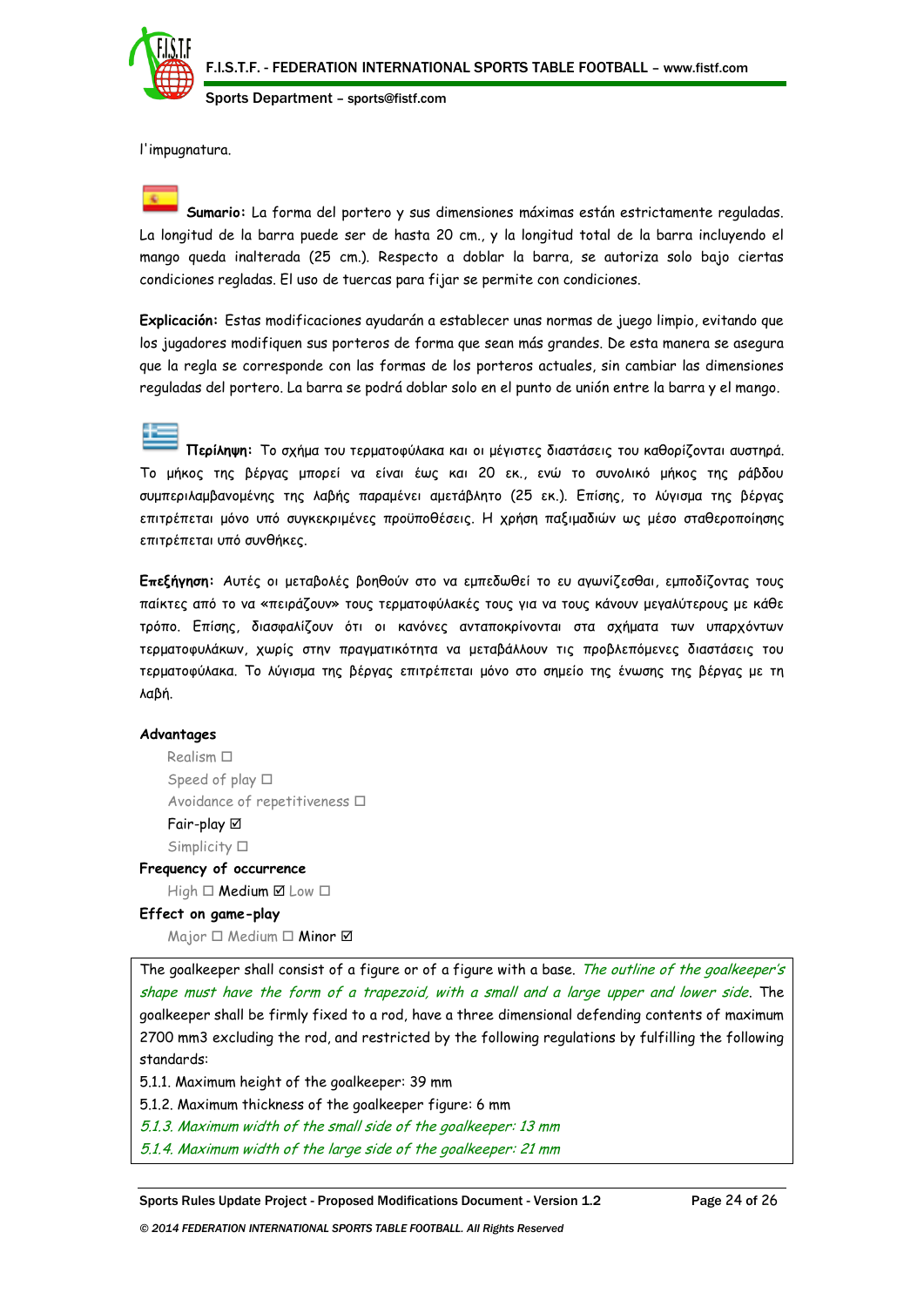

…

Sports Department – sports@fistf.com

5.1.5. The goalkeeper shall symbolize a human body

Remark: FISTF reserves the right to choose not to grant homologation to a goalkeeper, if the shape of the figure is deliberately and heavily departed from the natural human form, in order to utilise as much as possible of the given maximum dimensions.

5.2.1. The goalkeeper's rod shall be a straight rod up to  $20$  cm in length and  $4.5$  mm of maximum width, excluding the handle.

Remark: Players are allowed to use a metallic screw nut or any other fixing mechanism to attach a goalkeeper to the goalkeeper's rod, provided that the aggregate thickness of the screw nut (or other attaching mechanism) added to the thickness of the goalkeeper figure's legs (excluding the protruding parts of the feet) is not larger than the allowed 6 mm.

5.2.3. However, the aggregate length of the rod and the handle may not exceed 25 cm. 5.2.4. The bending of the goalkeeper's rod is strictly forbidden. Only a slight angle  $\langle\epsilon 10^{\circ}\rangle$  at the junction point between the rod and the handle is allowed.

**11. Taking of a goal-flick (Overall effect rating: 2)**

**Summary:** When taking a goal-flick, the attacker may place the ball on the goal-area line as well as within the goal-area.

**Explanation:** No crucial improvement is achieved by this slight modification apart from the fact that it makes the rule easier to use and hard to violate, thus avoiding needless free-flicks.

**Résumé:** Lorsqu'il joue un coup de pied de but, l'attaquant peut placer le ballon sur la ligne de la surface de but tout comme à l'intérieur de celle-ci.

**Explication:** Aucune amélioration cruciale n'est attendue par cette petite modification, à part le fait qu'elle rend la règle plus facile à utiliser et dure à violer, permettant d'éviter des coups francs inutiles.

**Sommario:** Quando si batte una rimessa dal fondo, l'attaccante può posizionare la palla sulla linea dell'area di porta nonché all'interno dell'area di porta.

**Spiegazione:** Non si ottiene nessun miglioramento fondamentale con questa piccola modifica a parte il fatto che rende la regola più facile da usare e difficile da violare, evitando così inutili calci di punizione.

**Sumario:** Cuando se saca de puerta, el atacante puede situar la pelota sobre la línea del área pequeña además de dentro del área.